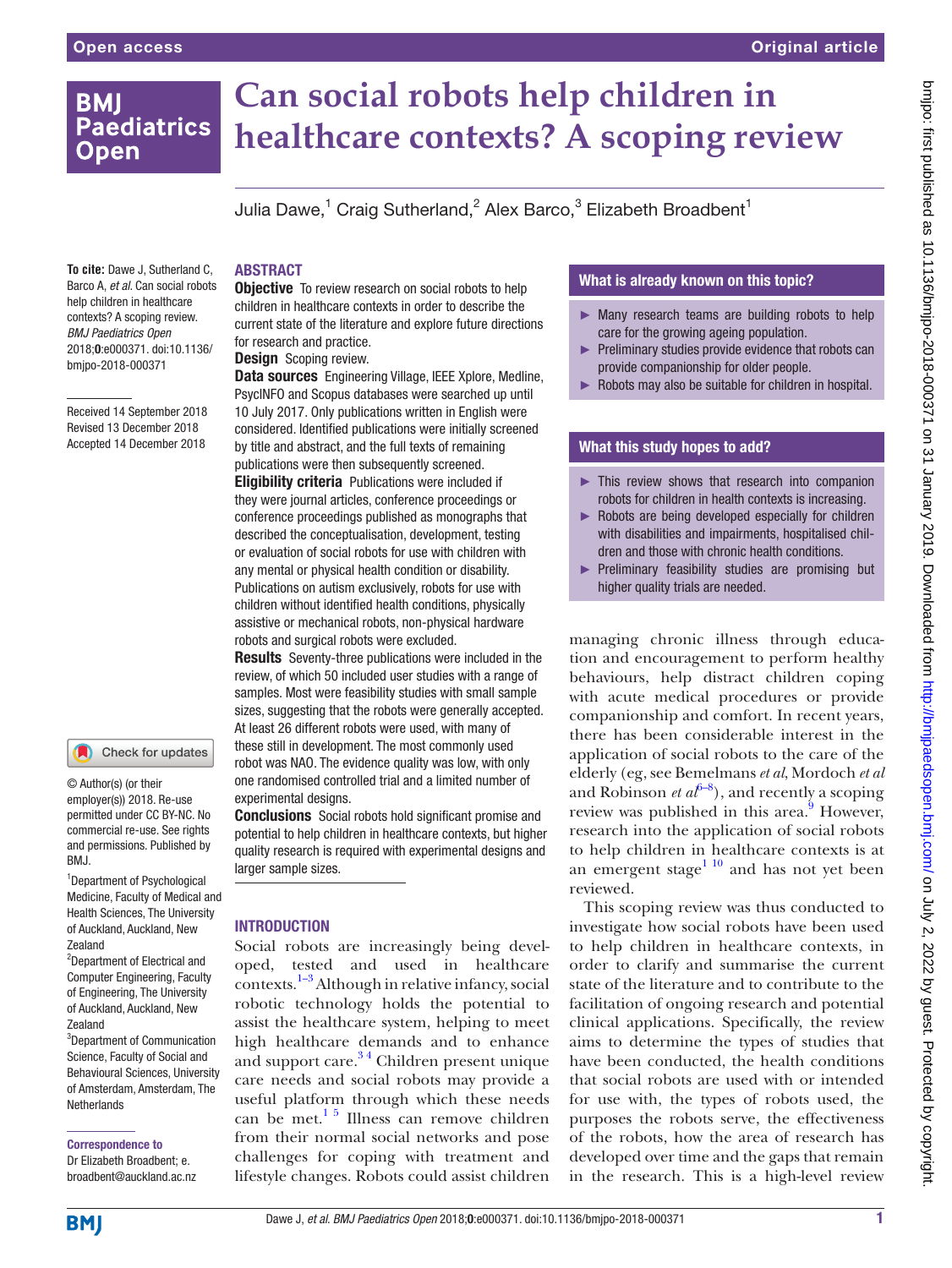summarising the field, and it includes a broad range of study designs. It is not a systematic review and does not focus on a narrow range of quality-assessed studies.

## **METHODS**

A scoping review was conducted that investigated the use of social robots for children in healthcare applications. The research question was 'Can social robots help children in healthcare contexts?'. Guidelines were consulted on conducting systematic scoping reviews.<sup>11</sup> We used an electronic search strategy of relevant databases, but reference lists were not searched. Ethical approval was not required.

## Search strategy

Publications were identified through searching the electronic databases of Engineering Village, IEEE Xplore, Medline, PsycINFO and Scopus. The search was limited to publications published in English, published until 10 July 2017. The following search strategy was used in Scopus, and this search pattern was adapted to suit the requirements of each database: ((robot\*) AND (hospital\* OR health\* OR clinic\* OR treatment\* OR therap\* OR patient\* OR outpatient\* OR rehab\*) AND (child\* OR pediatric\* OR paediatric\* OR adolesc\* OR teen\*) AND NOT (surg\*)). Relevant subject headings were selected in each database in addition to the use of keywords, and an age limit of 0–18 years was applied.

#### **Screening**

After duplicate records were removed, two authors independently screened the titles, abstracts and keywords against the eligibility criteria. Full texts for the remaining publications were obtained and screened by the same two authors. Any differences were resolved through consultation with a third author.

#### **Eligibility**

Publications were included if they were journal articles, conference proceedings or conference proceedings published as monographs, before 10 July 2017, written in English. Book chapters, monographs that were not published conference proceedings and reviews were excluded. Included publications described the conceptualisation, development, testing or evaluation of social robots for children (aged 0–18 years) with any kind of mental or physical health condition or disability. Publications focusing exclusively on autism were excluded as this has been reviewed previously<sup>[12 13](#page-13-5)</sup>; however, publications focusing on the broader classification of neurodevelopmental disorders were included. Publications on preventative health behaviours in children without identified health conditions were excluded, as were publications concerning social robots in the context of normative child development. A social robot was conceptualised as a physical electromechanical entity capable of or perceived as capable of sensing and moving, as well as

forming a friendly companionship with humans. Purely physically-assistive mechanical robots and surgical robots were excluded, as well as virtual reality. Publications were not excluded on the basis of methodological quality due to the emergent nature of the field.

#### Data extraction and synthesis

Data were extracted by two authors (JD and AB) using a predetermined spreadsheet. Variables extracted were study type, country, whether a user study was conducted, study setting, outcomes considered, findings, target population, sample, number and age of participants, type of robot, control of robot and purpose of the robot. Unlike a systematic review, a scoping review does not aim to synthesise evidence but to present a narrative account, and the results are described in sections aligning with the aims.

## Patient and public involvement statement

Patients and public were not involved in this review.

# **RESULTS**

#### Study selection

The initial search produced a total of 4179 results. Once duplicates were removed, 1961 publications remained. Initial screening of the titles and abstracts resulted in a working pool of 520 publications. Titles and abstracts were thoroughly screened according to the full eligibility criteria, resulting in 83 publications for which full texts were obtained. Screening full texts resulted in a final 73 publications (see [figure](#page-2-0) 1 and [table](#page-3-0) 1). Of the 73 publications included, 53 were conference proceedings, six were conference proceedings published as monographs and 14 were journal articles.

## Types of studies conducted

Publications consisted of technical development papers alone (n=17), technical development papers with a user study (mostly feasibility studies) (n=17), feasibility studies alone (n=13), experimental designs (n=11), discussion papers (n=4), discussion papers with user study (n=3), single-subject designs (n=2), randomised control trials (RCTs) (n=1), case-studies (n=2), interview/focus group studies  $(n=1)$  and study proposals  $(n=2)$  (see [table](#page-3-0) 1).

#### **Countries**

Twenty-three countries were included (see [table](#page-3-0) 1 and [figure](#page-6-0) 2). Most publications came out of Italy, the Netherlands, or Spain, and some publications included more than one of these countries. This may reflect greater funding or interest in this area of research in these countries compared with elsewhere.

## User studies

The majority of publications included a user study (n=50) [\(table](#page-7-0) 2), four proposed a user study and four consulted users.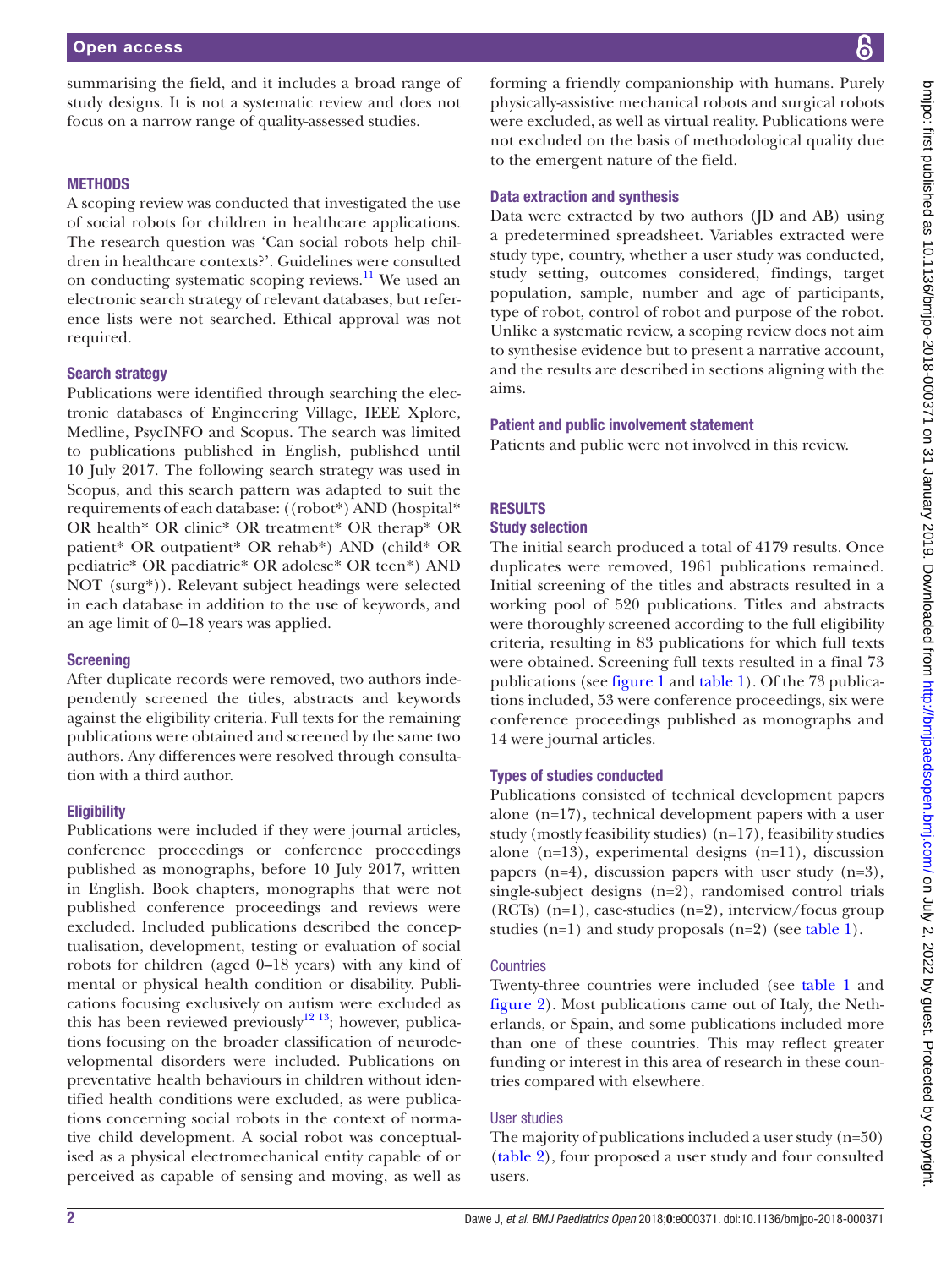

<span id="page-2-0"></span>Figure 1 Preferred Reporting Items for Systematic Reviews and Meta-Analyses 2009 flow diagram.

## Health conditions social robots are used with Target populations

Disabilities and impairments comprised the largest grouping (n=27) (see [table](#page-3-0) 1). Cerebral palsy featured in nine of these publications, with other identified groups including cognitive, physical and neurodevelopmental disabilities, traumatic brain injury and communication impairments.

Other common target populations were hospitalised children (n=18), diabetes (n=15), cancer (n=3), children attending medical appointments (n=3) and children unable to attend school (n=2). Less common target populations featuring only once included anxiety, myalgic encephalomyelitis, disruptive behaviour problems, users in socially difficult environments and obesity.

## **Samples**

There was considerable overlap between target populations and the samples employed, although children without identified health conditions were sometimes sampled despite not being the target end-users (n=5). In some cases, the sample was described only as 'children' (n=2). The age range varied from 1 to 18 years. The number of participants ranged from 2 to 70 (see

[figure](#page-12-0) 3). The majority reported small sample sizes (see [table](#page-7-0) 2).

## **Setting**

Hospitals (n=11), rehabilitation clinics/centres (n=10) and schools (n=7) were the most common settings. Robots that served a telepresence purpose were used across hospitals, homes and schools (n=3). Additional settings included medical centres (n=2), laboratories (n=3), diabetes summer camps (n=2), a clinical training centre (n=1), an institute for cerebral palsy (n=1), a dental clinic (n=1), inpatient and outpatient clinics (n=2) and event days at a university and museum (n=2). In some cases, multiple settings were utilised (n=2) or the setting was not specified (n=4).

## Types of robots used

Twenty-six different robots were used (see [table](#page-3-0) 1), ranging in stage of development from concept formulation through to commercially available models. The humanoid NAO robot was the most common (n=29). IROMEC robot was the second most common robot (n=8), used exclusively with children with disabilities and impairments. Some other robots identified were Pleo,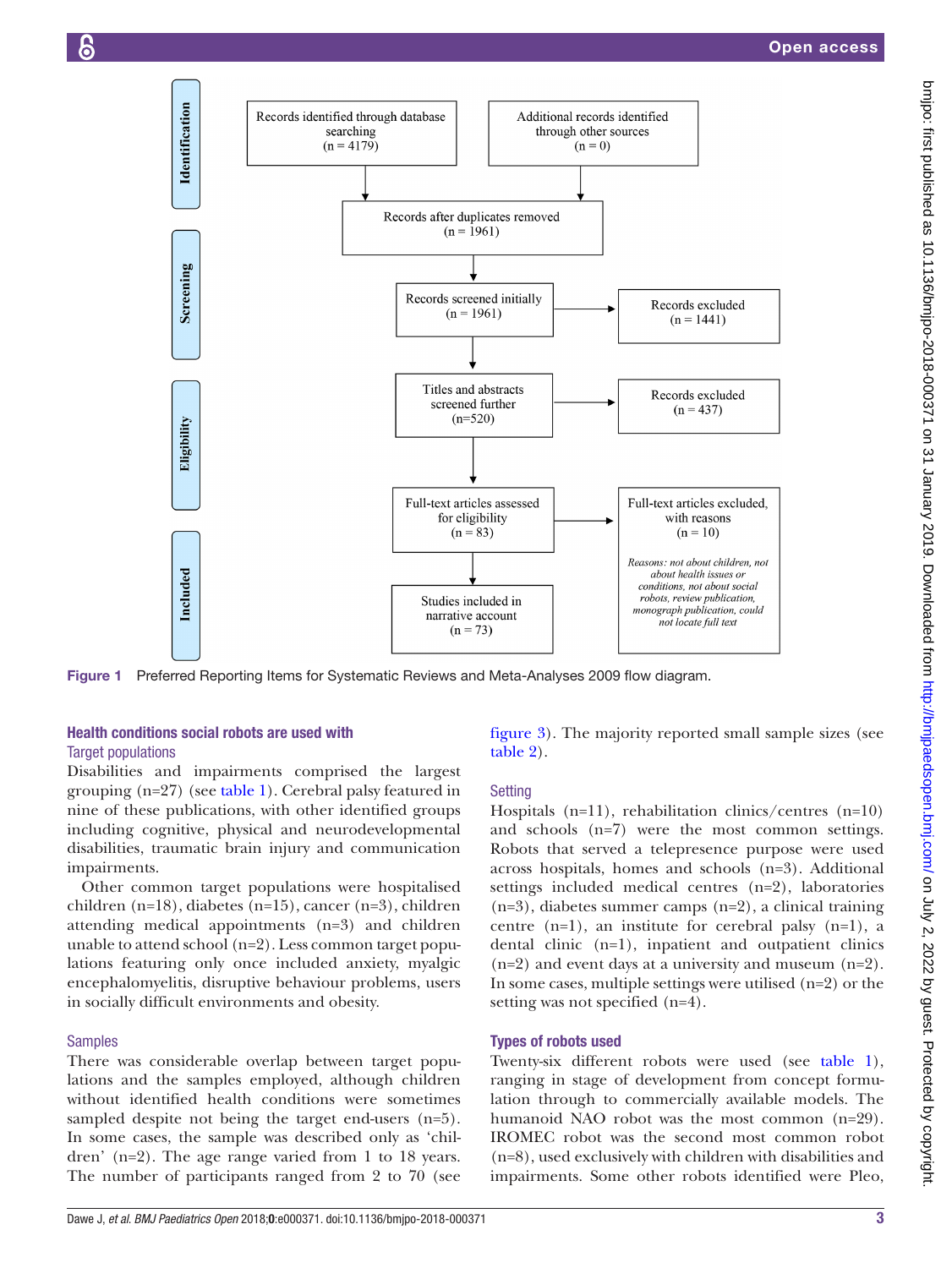| ٣<br><b>Table</b>                                                                                | Summary of included publications, with authors an |                                                                     | d country, study type, target population, robot type and purpose (note: n/a                                         | = not applicable)                                                                                                                     |
|--------------------------------------------------------------------------------------------------|---------------------------------------------------|---------------------------------------------------------------------|---------------------------------------------------------------------------------------------------------------------|---------------------------------------------------------------------------------------------------------------------------------------|
| Source and country                                                                               | Study type                                        | Target population                                                   | Robot(s) and source                                                                                                 | Purpose of robot                                                                                                                      |
| Cheetham et al, Canada <sup>33</sup>                                                             | Technical development                             | ised children<br>Hospital                                           | PEBBLES Telbotics Inc (Canada)                                                                                      | Telepresence (connect hospitalised children to their classroom,<br>support academic and social tasks)                                 |
| Fels et al, Canada <sup>34</sup>                                                                 | Case study                                        | Children who cannot physically<br>attend school                     | PEBBLES Telbotics Inc (Canada)                                                                                      | Telepresence (connect ill child to school/education, be a physical<br>representation of the child, support academic and social tasks) |
| Kimura et al, Japan <sup>36</sup>                                                                | Feasibility study                                 | Hospitalised children                                               | Sony (Japan), Omron (Japan), Bandai (Japan)<br>AIBO, Necoro cat, Capriro, and other<br>interactive animal soft-toys | Companion (improve mood and quality of life)                                                                                          |
| Goris et al, Belgium <sup>36</sup>                                                               | Technical development                             | Hospitalised children                                               | Probo, Prototype                                                                                                    | Inform, support, comfort                                                                                                              |
| Looije et al, the Netherlands <sup>28</sup>                                                      | Experimental design (mixed<br>design)             | Diabetes, obesity and coeliac                                       | iCat, Phillips Electronics (the Netherlands)                                                                        | Motivator, educator, companion/buddy                                                                                                  |
| Saldien et al, Belgium <sup>37</sup>                                                             | Technical development                             | Hospitalised children                                               | Probo, Prototype                                                                                                    | Entertain, communicate, provide medical assistance                                                                                    |
| Goris et al, Belgium <sup>38</sup>                                                               | Technical development                             | Hospitalised children                                               | Probo, Prototype                                                                                                    | Entertain/play, communicate/inform, provide medical assistance/<br>comfort                                                            |
| Marti et al, Italy <sup>21</sup>                                                                 | Technical development and<br>feasibility study    | Disabilities (autistic, motor<br>impaired, intellectual disability) | <b>IROMEC, Prototype</b>                                                                                            | Support and stimulate play in educational/therapeutic settings                                                                        |
| Marti et al, Italy, Austria, Spain, the Technical development<br>Netherlands and UK <sup>3</sup> |                                                   | impaired, intellectual disability)<br>Disabilities (autistic, motor | <b>IROMEC, Prototype</b>                                                                                            | Companion (engage child in social interactions, empower<br>discovery of a range of play styles)                                       |
| Marti et al, Italy, Austria, Spain, the<br>Netherlands and UK <sup>40</sup>                      | Technical development                             | impaired, intellectual disability)<br>Disabilities (autistic, motor | <b>IROMEC, Prototype</b>                                                                                            | Companion (engage child in social interactions, empower<br>discovery of a range of play styles)                                       |
| Bernd et al, the Netherlands <sup>18</sup>                                                       | Single-subject design                             | Intellectual disabilities                                           | <b>IROMEC, Prototype</b>                                                                                            | Support play in an occupational therapy intervention                                                                                  |
| Böhm et al, Austria <sup>41</sup>                                                                | Technical development                             | Disabilities                                                        | IROMEC, Prototype                                                                                                   | Support and stimulate play                                                                                                            |
| Saldien et al, Belgium <sup>42</sup>                                                             | Technical development                             | ised children<br>Hospital                                           | Probo, Prototype                                                                                                    | Interact with hospitalised children                                                                                                   |
| Díaz et al, Spain <sup>15</sup>                                                                  | Feasibility study                                 | Hospitalised children                                               | NAO and Pleo Softbank robotics (Japan), Innvo Companion (improve quality of life)<br>labs (Hong Kong)               |                                                                                                                                       |
| Klein et al, the Netherlands <sup>43</sup>                                                       | Single-subject design                             | mental disabilities<br>Develop                                      | IROMEC, Prototype                                                                                                   | Support play in an occupational therapy intervention                                                                                  |
| Lehmann et al, UK <sup>16</sup>                                                                  | Experimental design (within<br>subjects)          | Cognitive disabilities                                              | KASPAR and IROMEC, Prototype                                                                                        | Engage in play, facilitate social interaction, facilitate cognitive<br>and social development                                         |
| Lu et al, USA <sup>44</sup>                                                                      | Technical development and<br>feasibility study    | <b>Diabetes</b>                                                     | Lego Mindstorm NXT<br>Lego (Denmark)                                                                                | Companion/pet (reduce anxiety and fear)                                                                                               |
| Ros Espinoza et al, Italy <sup>45</sup>                                                          | Discussion paper                                  | <b>Diabetes</b>                                                     | NAO, Softbank robotics (Japan)                                                                                      | Companion, instructor, playmate (engage child and support self-<br>management, interact with child)                                   |
| Ros et al, Italy <sup>46</sup>                                                                   | Technical development and<br>feasibility study    | ised children<br>Hospital                                           | NAO, Softbank robotics (Japan)                                                                                      | Exercise demonstrator, motivator, companion, help develop<br>social skills                                                            |
| Saint-Aimé et al, France <sup>20</sup>                                                           | Technical development and<br>feasibility study    | Hospitalised children/vulnerable<br>children                        | Emi, Prototype                                                                                                      | Companion (provide comfort)                                                                                                           |
| Csala et al, Hungary <sup>4</sup>                                                                | Technical development and<br>feasibility study    | Hospitalised children (bone-<br>marrow transplant)                  | NAO, Softbank robotics (Japan)                                                                                      | Companion (provide motivation and joy)                                                                                                |
| Looije et al, the Netherlands <sup>29</sup>                                                      | Experimental design (within<br>subjects)          | and other chronic<br>conditions<br><b>Diabetes</b>                  | NAO, Softbank robotics (Japan)                                                                                      | Education companion                                                                                                                   |
| Nalin et al, Italy <sup>48</sup>                                                                 | Discussion paper                                  | <b>Diabetes</b>                                                     | n/a                                                                                                                 | n/a                                                                                                                                   |
| Barco et al, Spain <sup>49</sup>                                                                 | Study proposal                                    | Traumatic brain injury                                              | LEGO Mindstorm NXT, Lego (Denmark)                                                                                  | Cognitive rehabilitation (run activities, monitor performance), pet                                                                   |
| Besio et al, Italy <sup>19</sup>                                                                 | Feasibility study                                 | <b>Disabilities</b>                                                 | <b>IROMEC, Prototype</b>                                                                                            | Engage child in play                                                                                                                  |
|                                                                                                  |                                                   |                                                                     |                                                                                                                     | Continued                                                                                                                             |

<span id="page-3-0"></span>4 Dawe J, *et al*. *BMJ Paediatrics Open* 2018;0:e000371. doi:10.1136/bmjpo-2018-000371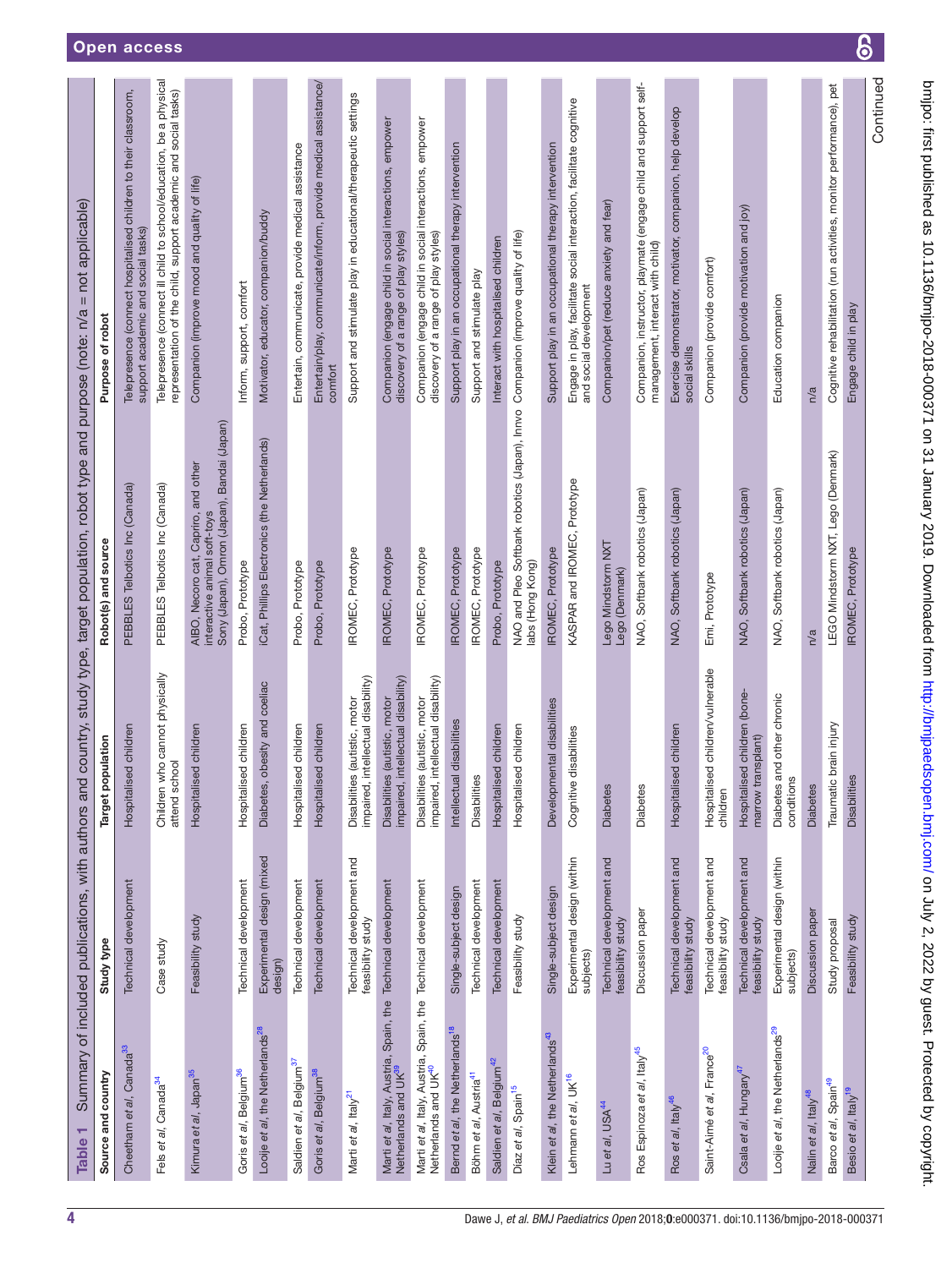| Continued<br>Table <sub>1</sub>              |                                                |                                                               |                                                                      |                                                                                                            |
|----------------------------------------------|------------------------------------------------|---------------------------------------------------------------|----------------------------------------------------------------------|------------------------------------------------------------------------------------------------------------|
| Source and country                           | Study type                                     | Target population                                             | Robot(s) and source                                                  | Purpose of robot                                                                                           |
| Calderita et al, Spain <sup>50</sup>         | Feasibility study                              | (cerebral/brachial plexus palsy)<br>Upper limb motor deficits | Ursus, Prototype                                                     | Therapy tool (playmate; exercise coach, engagement, measure<br>and record data)                            |
| Csala et a/, Hungary <sup>51</sup>           | Feasibility study                              | Hospitalised children (bone-<br>marrow transplanted)          | NAO, Softbank robotics (Japan)                                       | Companion (provide motivation and joy)                                                                     |
| De Greef et al, theNetherlands <sup>52</sup> | Case study                                     | <b>Diabetes</b>                                               | NAO, Softbank robotics (Japan)                                       | Interact with children                                                                                     |
| Okita, USA <sup>26</sup>                     | Experimental design                            | Hospitalised children                                         | Paro, Paro robots (Japan)                                            | Companion (reduce anxiety and pain)                                                                        |
| Ryu et al, Korea <sup>53</sup>               | Technical development                          |                                                               | Children who cannot attend school Robot under development, Prototype | Telepresence (connect ill child to school/education, reduce social<br>isolation)                           |
| Alemi et al, Iran <sup>24</sup>              | Experimental design                            | Cancer                                                        | NAO, Softbank robotics (Japan)                                       | Therapy assistant (information, reduce distress)                                                           |
| Baroni et al, Italy <sup>54</sup>            | Interview/focus groups                         | <b>Diabetes</b>                                               | NAO, Softbank robotics (Japan)                                       | Companion/peer (support and assist self-management)                                                        |
| Calderita et al, Spain <sup>55</sup>         | Technical development and<br>feasibility study | Neurorehabilitation                                           | THERAPIST, Prototype                                                 | Therapy tool (playmate; coach, engagement, measure and<br>record data)                                     |
| Fridin et al, Israel <sup>27</sup>           | Technical development and<br>feasibility study | Cerebral palsy                                                | NAO, Softbank robotics (Japan)                                       | Therapy coach/exercise demonstrator (motivation,<br>encouragement, feedback)                               |
| Kozyavkin et a/, Ukraine <sup>56</sup>       | Feasibility study                              | Cerebral palsy                                                | KineTron, Robotis (South Korea)                                      | Exercise demonstrator/coach (motivate and encourage)                                                       |
| Kruijff-Korbayová et al, Italy <sup>30</sup> | Experimental design (between<br>subjects)      | <b>Diabetes</b>                                               | NAO, Softbank robotics (Japan)                                       | Provide long-term support, improve diabetes self-management                                                |
| Lewis et al, UK <sup>57</sup>                | Technical development                          | <b>Diabetes</b>                                               | NAO, Softbank robotics (Japan)                                       | Improve diabetes management (confront child, bond with child to<br>increase motivation and engagement)     |
| Malik et a/, Malaysia <sup>58</sup>          | Technical development and<br>study proposal    | Cerebral palsy                                                | NAO, Softbank robotics (Japan)                                       | Therapy tool (exercise demonstrator, motivator, companion to<br>improve quality of life)                   |
| Malik et al, Malaysia <sup>59</sup>          | Study proposal                                 | Cerebral palsy                                                | NAO, Softbank robotics (Japan)                                       | Therapy tool (exercise demonstration, motivation, companion)                                               |
| Messias et al, Portugal <sup>60</sup>        | Technical development                          | Hospitalised children                                         | MOnarCH, Prototype                                                   | Edutainment                                                                                                |
| Özkul et al, Turkey <sup>61</sup>            | Technical development and<br>feasibility study | Communication impaired                                        | NAO and Robovie, Softbank robotics (Japan),<br>Vstone Ltd (Japan)    | Social peer/assistant (motivate, evaluate effort, give feedback,<br>improve learning and recognition rate) |
| Vélez et al, Ecuador <sup>62</sup>           | Technical development and<br>feasibility study | Learning and psychosocial<br>disabilities                     | ROBSNA, Prototype                                                    | Interact with children, stimulate play, support special education<br>processes                             |
| Albo-Canals et al, Spain <sup>63</sup>       | Technical development and<br>feasibility study | Hospitalised children                                         | Pleo, Innvo labs (Hong Kong)                                         | Companion (reduce anxiety and stress)                                                                      |
| Alotaibi et al, Saudi Arabia <sup>64</sup>   | Technical development                          | <b>Diabetes</b>                                               | Aisoyl V5 Robot, Aisoy Robotics (Spain)                              | Improve diabetes management (educate/give advice, motivate,<br>monitor, companion)                         |
| Gonçalves et a/, Portugal <sup>65</sup>      | Technical development                          | Hospitalised children                                         | <b>MOnarCH</b><br>Prototype                                          | Interact with hospitalised children                                                                        |
| Jeong et al, USA <sup>66</sup>               | Experimental design                            | Hospitalised children                                         | Huggable, Prototype                                                  | Mitigate stress, anxiety, pain                                                                             |
| Köse et al, Turkey <sup>67</sup>             | Feasibility study                              | Communication impaired                                        | Robovie, Vstone Ltd (Japan)                                          | Social peer/assistant (motivate, evaluate effort, give feedback,<br>improve learning and recognition rate) |
| McCarthy et al, Australia <sup>68</sup>      | Technical development and<br>study proposal    | Rehabilitation                                                | NAO, Softbank robotics (Japan)                                       | Exercise demonstrator, motivator, distractor, monitoring aid                                               |
| Rabbitt et al, USA <sup>31</sup>             | Experimental design                            | behaviour problems<br>Disruptive                              | n/a                                                                  | Administer cognitively based treatment                                                                     |
| Rahman et al, Malaysia <sup>69</sup>         | Feasibility study                              | Cerebral palsy                                                | NAO, Softbank robotics (Japan)                                       | Exercise demonstrator (motivate and encourage)                                                             |
| Alemi et a/, Iran <sup>25</sup>              | Experimental design                            | Cancer                                                        | NAO, Softbank robotics (Japan)                                       | Therapy assistant (provide information, reduce distress)                                                   |
|                                              |                                                |                                                               |                                                                      | Continued                                                                                                  |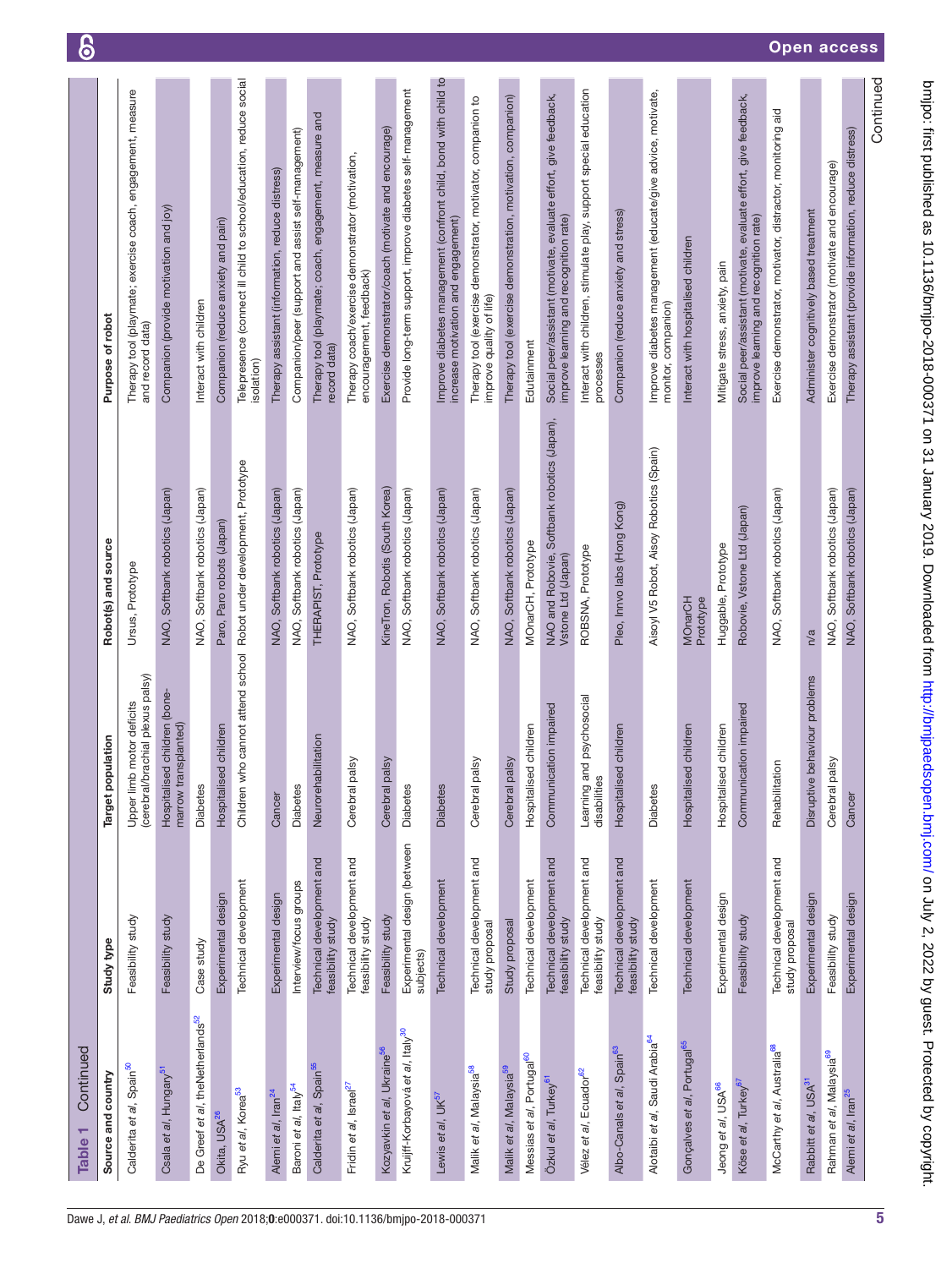| Continued<br>Table 1                                              |                                                     |                                                            |                                  |                                                                                                                                |
|-------------------------------------------------------------------|-----------------------------------------------------|------------------------------------------------------------|----------------------------------|--------------------------------------------------------------------------------------------------------------------------------|
| Source and country                                                | Study type                                          | <b>Target population</b>                                   | Robot(s) and source              | Purpose of robot                                                                                                               |
| Al-Taee et al, UK <sup>70</sup>                                   | Feasibility study                                   | <b>Diabetes</b>                                            | NAO, Softbank robotics (Japan)   | Diabetes management (educate, motivate, monitor, companion)                                                                    |
| Arnold, USA <sup>71</sup>                                         | Technical development                               | Anxiety                                                    | Emobie, Prototype                | Companion, communication between children, parents,<br>therapists                                                              |
| Bonarini et al, Italy <sup>72</sup>                               | Technical development and<br>easibility study       | Neurodevelopmental disorders                               | Teo, Prototype                   | Therapy-driven game-based activities; free play                                                                                |
| Børsting et al, Norway <sup>73</sup>                              | Feasibility study                                   | Myalgic encephalomyelitis/<br>igue syndrome<br>chronic fat | Robot-avatars, Prototype         | Telepresence (connect ill child to school/education, reduce social<br>isolation, be a physical representation of the child)    |
| Cañamero et al, Italy <sup>74</sup>                               | Discussion paper                                    | <b>Diabetes</b>                                            | NAO, Softbank robotics (Japan)   | Improve diabetes management (educate/give advice, motivate,<br>monitor, companion)                                             |
| Díaz-Boladeras et al, Spain <sup>75</sup>                         | Technical development and<br>feasibility study      | Hospitalised children                                      | Pleo, Innvo labs (Hong Kong)     | Companion (alleviate anxiety, loneliness, stress)                                                                              |
| Larriba et al, Spain <sup>22</sup>                                | Technical development                               | Hospitalised children                                      | Pleo, Innvo labs (Hong Kong)     | Reduce pain and anxiety during hospitalisation                                                                                 |
| Looije et a/, the Netherlands <sup>17</sup>                       | Feasibility study                                   | <b>Diabetes</b>                                            | NAO, Softbank robotics (Japan)   | Self-management, educational activities, interact with child                                                                   |
| Malik et al, Malaysia <sup>76</sup>                               | Feasibility study                                   | Cerebral palsy                                             | NAO, Softbank robotics (Japan)   | Therapy coach/exercise demonstrator (motivation)                                                                               |
| Martí Carillo et al, Australia <sup>23</sup>                      | Feasibility study                                   | Cerebral palsy                                             | NAO, Softbank robotics (Japan)   | Exercise demonstrator; motivator, companion                                                                                    |
| Meghdari et al, Iran <sup>77</sup>                                | Technical development                               | Cancer                                                     | Dr Arash, Prototype              | Interact with hospitalised children and improve quality of life                                                                |
| Neerincx et al, Italy and the<br>Netherlands <sup>78</sup>        | Feasibility study                                   | <b>Diabetes</b>                                            | NAO, Softbank robotics (Japan)   | Improve diabetes management                                                                                                    |
| Robles-Bykbaev et al, Ecuador <sup>79</sup>                       | Technical development and<br>experimental design    | and communication<br>Disabilities<br>disorders             | SPELTRA, Prototype               | Speech-language therapy tool (exercises, recreational activities,<br>register patient information and results, remote support) |
| Sequeira et al, Portugal <sup>80</sup>                            | Discussion paper                                    | Socially difficult environments                            | MOnarCH, Prototype               | Edutainment                                                                                                                    |
| Swift-Spong et al, USA <sup>32</sup>                              | Experimental design                                 | Overweight                                                 | NAO, Softbank robotics (Japan)   | Exercise buddy                                                                                                                 |
| Ullrich et al, Germany <sup>81</sup>                              | Technical development and<br>interview/focus groups | Children in waiting room prior to<br>medical visit         | NAO, Softbank robotics (Japan)   | Companion (stimulation, empathy, positive coping)                                                                              |
| Yasemin et al, Turkey <sup>82</sup>                               | Experimental design                                 | Dental                                                     | IRobi, Yujin Robot (South Korea) | Distract, entertain, relax, reduce anxiety and pain                                                                            |
| Blanson Henkemans et al, the<br>Netherlands <sup>83</sup>         | Discussion paper                                    | <b>Diabetes</b>                                            | NAO, Softbank robotics (Japan)   | Improve self-management, interact with children in educational<br>activities, provide emotional support                        |
| Blanson Henkemans <i>et al</i> , the<br>Netherlands <sup>14</sup> | Randomised controlled trial<br>(between subjects)   | Diabetes and other chronic<br>diseases                     | NAO, Softbank robotics (Japan)   | Improve diabetes management (education, educate, provide<br>pleasure, motivate)                                                |
| Gelsomini et al, Italy <sup>84</sup>                              | Technical development                               | Neurodevelopmental disorders                               | Puffy, Prototype                 | Companion (support education and therapeutic interventions,<br>provide multisensory experience)                                |
| Martí Carillo et al, Australia <sup>85</sup>                      | Technical development and<br>feasibility study      | Cerebral palsy                                             | NAO, Softbank robotics (Japan)   | Therapy tool (exercise demonstration, motivation, companion)                                                                   |
| Van den Heuvel et al, the<br>Netherlands <sup>86</sup>            | Feasibility study                                   | <b>lisabilities</b><br>Physical d                          | <b>IROMEC, Prototype</b>         | Support play                                                                                                                   |
|                                                                   |                                                     |                                                            |                                  |                                                                                                                                |

on July 2, 2022 by guest. Protected by copyright. <http://bmjpaedsopen.bmj.com/> bmjpo: first published as 10.1136/bmjpo-2018-000371 on 31 January 2019. Downloaded from

bmipo: first published as 10.1136/bmipo-2018-000371 on 31 January 2019. Downloaded from http://bmipaedsopen.bmj.com/ on July 2, 2022 by guest. Protected by copyright.

6 Dawe J, *et al*. *BMJ Paediatrics Open* 2018;0:e000371. doi:10.1136/bmjpo-2018-000371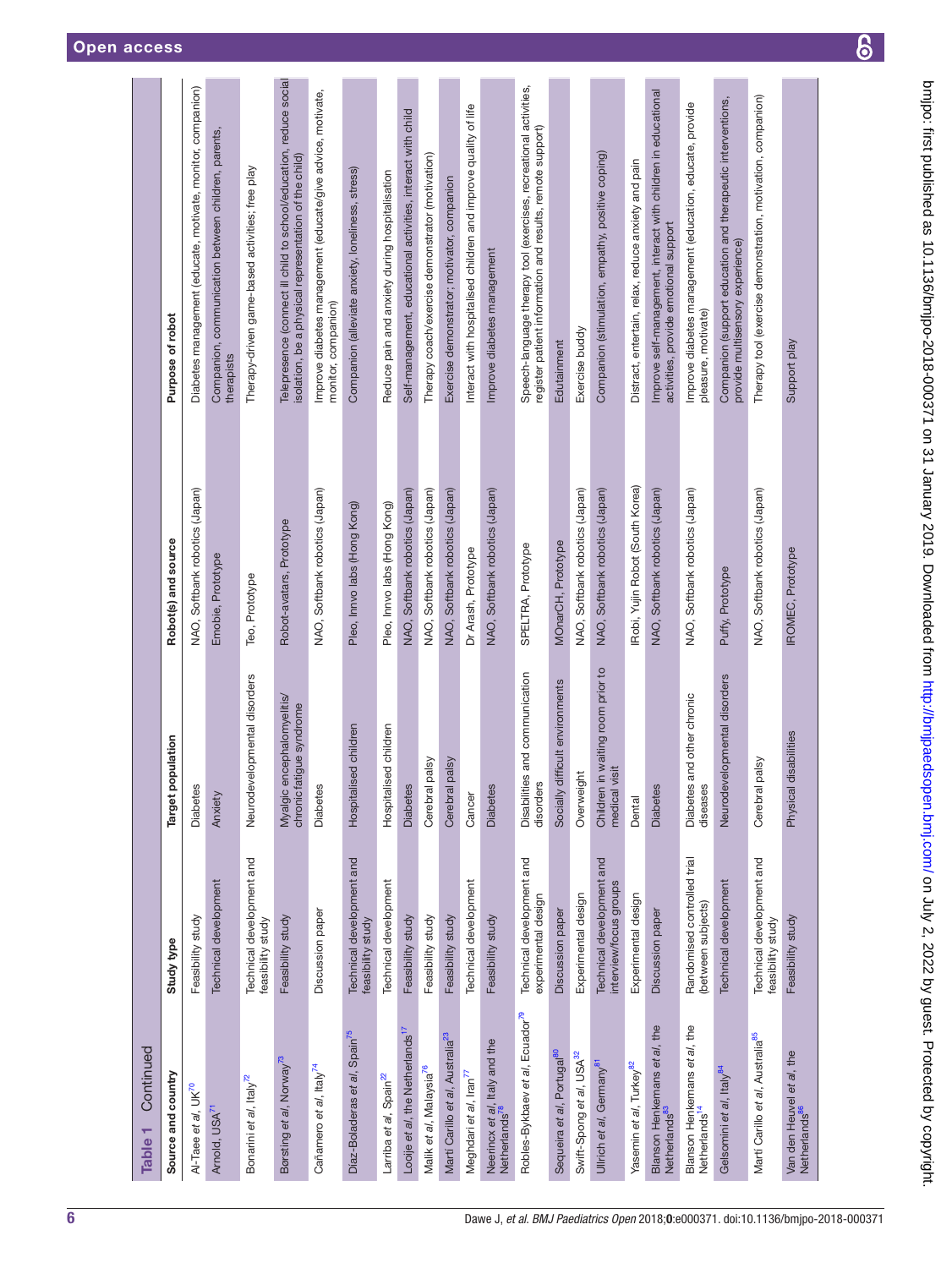

<span id="page-6-0"></span>Probo, Robovie, MOnarCH and Paro. Some robots had 'Full' control (no human operator; n=6), 'Goal-based' control (an operator sets a goal but the robot achieves this on its own; n=8), 'None' (no control; n=15) or a combination (n=16). In some cases, control was 'Unknown' (unspecified; n=25) or not applicable (n=2). In one case, the intended level of control was full, but was not implemented (n=1). A distinction was made between on-site (n=27) and off-site (n=6) control.

#### Purposes the robots serve

The purpose of the robots (see [table](#page-3-0) 1) was most notably to act as a companion, provide comfort, reduce anxiety, pain and distress, express empathy and increase motivation and joy. In some cases, the role was to provide entertainment and/or distraction or be a buddy/peer. Generally, companion robots shared an overarching aim of improving quality of life.

A further purpose was to teach and coach. This involved informational tasks, for example, information provision, exercise demonstration and feedback delivery, as well as more social tasks, for example, providing motivation, encouragement and support throughout teaching. Exercise demonstration was commonly used when the target population was cerebral palsy and was intended to improve physical functioning (n=9). Information provision was more commonly used to help children with diabetes and contribute to disease self-management (n=9).

Another broad purpose was a therapy tool or assistant. In some cases, the robot-administered therapy (both physical and cognitive), but in most cases, the robot was used in conjunction with a therapist and therapy tools. The robots were often used to engage the child in sessions, provide encouragement and stimulate play and social interactions. In some cases, the robots measured, monitored and recorded data.

In four publications, the purpose of the robot was telepresence. This involved connecting an unwell child to school, supporting educational and social tasks, and in

some cases, providing a physical representation of the child in the classroom.

## Effectiveness of the robots

#### Outcomes considered

Outcomes most frequently considered were acceptability, perceptions of the robot, user evaluations, implementation, engagement and observations of the child–robot interaction; thus reflecting the early stage of research (see [table](#page-7-0) 2). Some publications explored users' emotions, for example, anxiety, stress, depression, pain and anger, while others considered physical functioning or performance on learning tasks (eg, number of correct diabetes quiz questions). Other specific outcomes included adherence to a nutritional diary, subjective assessment by a therapist, level of playfulness, neuropsychological performance, communication behaviours, heart rate, satisfaction and enjoyment, empathy, academic performance, the role of the robot in the interaction and challenges encountered.

## Findings and conclusions

Most publications reported positive outcomes, including generally high acceptance and liking by children, parents, medical staff, teachers and bystanders. However, these results should be treated cautiously given the predominance of subjective and qualitative data (see [table](#page-7-0) 2).

There was only one  $RCT$ ,<sup>14</sup> conducted with children who had diabetes, which compared the use of a personal robot, a neutral robot and standard care. Diabetes knowledge significantly improved in both robot groups compared with the control group. The personalised robot group scored higher on self-determination theory determinants, rated the robot as more pleasurable, answered more diabetes quiz questions correctly, were more engaged and were more motivated to play the quiz again, compared with the neutral robot group. This finding that personalisation enhanced the interaction was reflected in other publications. For example, different robots can elicit different roles in the user,<sup>[15](#page-13-6)</sup> users express different preferences to certain robots<sup>[15 16](#page-13-6)</sup> and different user profiles can be developed to improve child–robot interactions.<sup>17</sup> The few publications that reported negative findings suggested that the robot did not successfully meet the needs of the children and that better matching was required.<sup>18 19</sup>

Although most publications reported positive outcomes, one study<sup>20</sup> found the child–robot interaction to be negative, suggesting that the robot encounter was stressful. Changes to the study protocol (eg, introducing the child to the robot in a group context rather than alone) were suggested to resolve this issue.

Some publications explored implementability and technical functioning, identifying challenges including time and assistance required by a therapist, the robot falling over and halting interaction and difficulty with speech interpretation.<sup>[21–23](#page-14-7)</sup> A predominant conclusion drawn was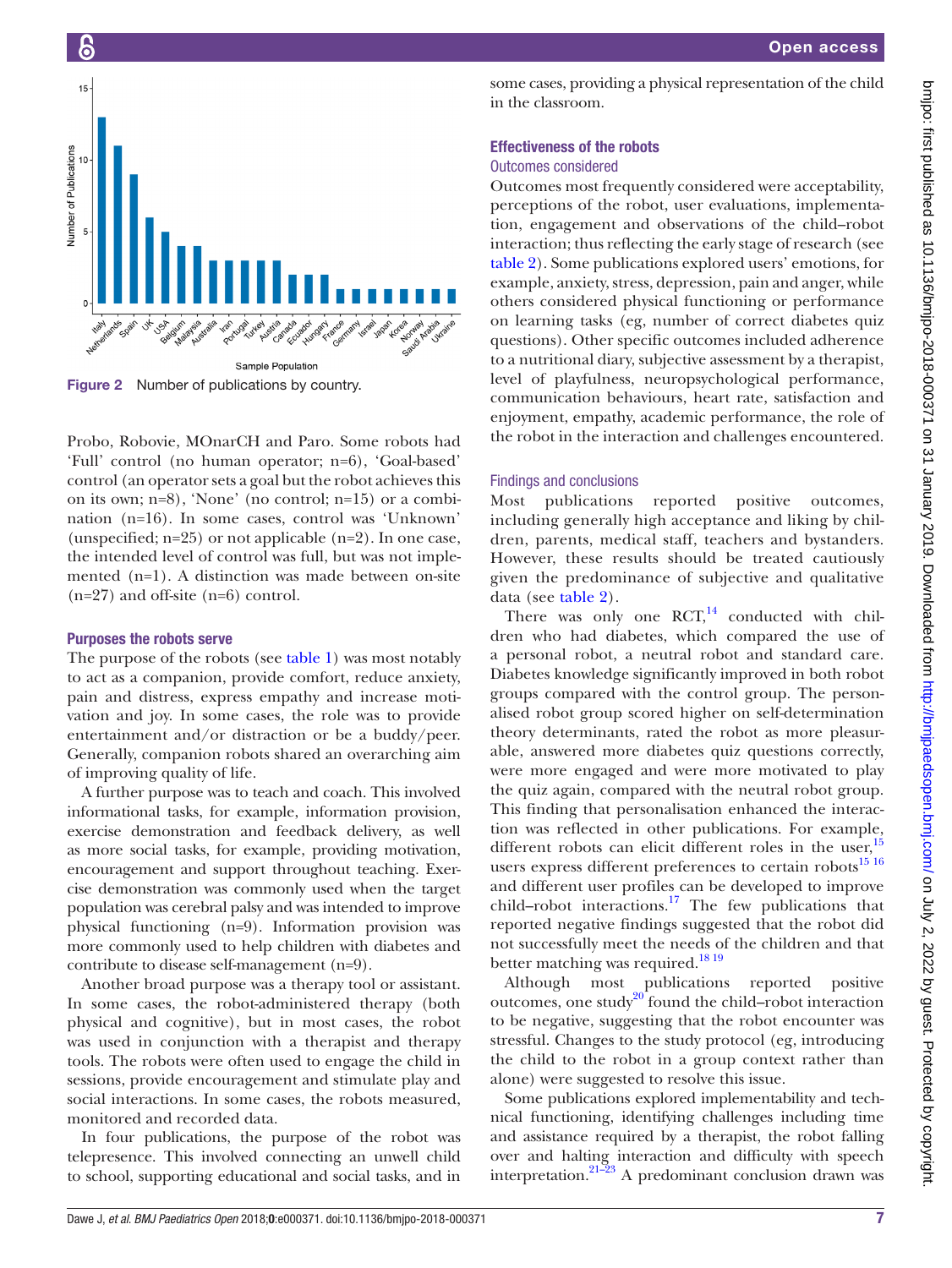<span id="page-7-0"></span>

| Table 2                      |                                                                           |                                                                                                                                                                          | Results from user studies included in the review, including participant details, outcome studied and findings (note: n/a = not applicable)                                                                                                                                                                                                  |
|------------------------------|---------------------------------------------------------------------------|--------------------------------------------------------------------------------------------------------------------------------------------------------------------------|---------------------------------------------------------------------------------------------------------------------------------------------------------------------------------------------------------------------------------------------------------------------------------------------------------------------------------------------|
| Source                       | Sample; participant<br>number; age*                                       | Outcomes considered                                                                                                                                                      | Findings/conclusions                                                                                                                                                                                                                                                                                                                        |
| Cheetham et a <sup>/33</sup> | n/a (reported elsewhere)                                                  | technical issues                                                                                                                                                         | Robot implementability; user evaluation; Robots successful in providing telepresence; some technical issues                                                                                                                                                                                                                                 |
| Fels et al <sup>34</sup>     | Chronic renal failure; n=3;<br>$9-12$ years                               | Behavioural outcomes (communication,<br>of the robot (by children, parents, and<br>concentration, initiative); perceptions<br>staff); academic performance               | short durations, concentration behaviours remained consistently high; trend<br>towards less communication interactions over time; most reported positive<br>Communication and initiative behaviours occurred at high frequencies for<br>perceptions of robot                                                                                |
| Kimura et al <sup>35</sup>   | Hospitalised children;<br>unknown; 1-19years                              | evaluation; communications between<br>companion in the interaction; user<br>Children's mood; how children<br>interacted with robot; human<br>staff, children and parents | interaction; communications between inpatient children and staff increased<br>Children's mood improved; human companion enhanced the child-robot                                                                                                                                                                                            |
| Looije et al <sup>28</sup>   | health conditions; n=24 (20);<br>Children without identified<br>8-9years  | empathy, trust); performance (efficiency,<br>User evaluation (fun, acceptance,<br>effect)<br>earning                                                                     | Children valued physical and virtual iCat more than text interface, interacted<br>faster with iCat character compared with text interface; All interfaces rated<br>highly; Suggests iCat useful to implement and test                                                                                                                       |
| Marti et a $l^{21}$          | Disabilities; n=5; 6-11 years                                             | Usability; acceptability; suitability to<br>learning objectives<br>achieve                                                                                               | several technical issues; robot played a different role in group vs. individual<br>a<br>Children were interested in engaging with robot and understood tasks;<br>sessions and stimulated different interactions; Robot not perceived as<br>social agent due to its functional design                                                        |
| Bernd et al <sup>18</sup>    | Intellectual disabilities; n=3;<br>3-5years                               | functioning; user evaluation (by the<br>ess of children; children's<br>therapists)<br>Playfuln                                                                           | appreciated by therapist and children, robot added value but better matching<br>traditional therapy sessions; robot evaluation scores both increased (2/3<br>Playfulness scores varied-no significant difference between robot and<br>children), and decreased (1/3); Therapist evaluations suggested robot<br>to children's needs required |
| Díaz et al <sup>15</sup>     | Children without identified<br>health conditions; n=37†;<br>$11-12$ years | Children's interaction with the robots<br>(attitudes, preferences, behaviours,<br>attributions and roles)                                                                | Robot features effect children's preferences, perceptions and expectations,<br>which influences their interactions via role attribution; different responses<br>were elicited for each robot: appearance and purpose of robot should be<br>considered during design                                                                         |
| Klein et al <sup>43</sup>    | Developmental disabilities;<br>$n=3$ ; $3-5$ years                        | assessment of the robot by the<br>Playfulness of child; functional<br>behaviour of child; subjective<br>therapist                                                        | play found for two children; robot may be useful in supporting children with<br>developmental disabilities by enriching play, but long-term effect unknown<br>Robot partly met needs of the children and therapists; positive impact on                                                                                                     |
| Lehmann et al <sup>16</sup>  | disabilities; n=10; average<br>Cognitive and social<br>8.3 years          | children; comparison of the interactions<br>Educational objectives achieved by the<br>erent robots<br>with diffe                                                         | Only preliminary analyses presented: robots appear to have positive influence<br>scenarios and robots differed by child; potential for robots as therapeutic<br>on development; preferences and level of success for the different play<br>tools                                                                                            |
| Lu et a $t^{44}$             | Unknown; unknown;<br>3-7 years                                            | Children's enjoyment of robot<br>companion                                                                                                                               | n/a (study not completed)                                                                                                                                                                                                                                                                                                                   |
|                              |                                                                           |                                                                                                                                                                          | Continued                                                                                                                                                                                                                                                                                                                                   |

 $\overline{6}$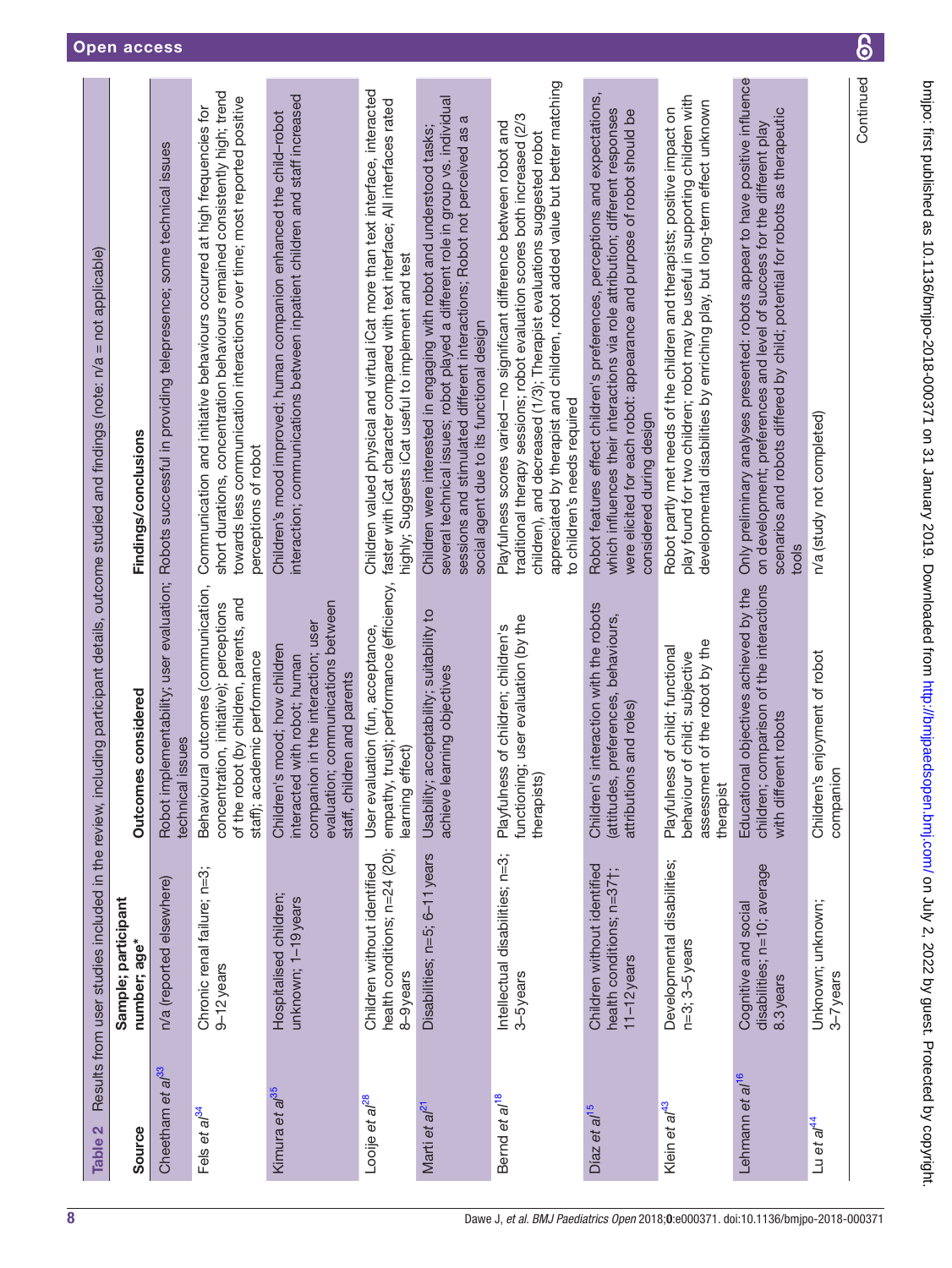| Continued<br>Table 2             |                                                                                    |                                                                                                                                 |                                                                                                                                                                                                                                                                                                  |
|----------------------------------|------------------------------------------------------------------------------------|---------------------------------------------------------------------------------------------------------------------------------|--------------------------------------------------------------------------------------------------------------------------------------------------------------------------------------------------------------------------------------------------------------------------------------------------|
| Source                           | Sample; participant<br>number; age*                                                | Outcomes considered                                                                                                             | Findings/conclusions                                                                                                                                                                                                                                                                             |
| Ros Espinoza et al <sup>45</sup> | Diabetes; N and age<br>reported elsewhere                                          | lessons learnt from previous studies<br>Discusses observations,                                                                 | challenges and Child-robot studies require careful thought                                                                                                                                                                                                                                       |
| Ros et al <sup>46</sup>          | Diabetes; n=2; 7 and<br>11 years                                                   | Observations of the child-robot<br>interactions                                                                                 | Robot should be designed to adapt to user's capabilities; children enjoyed<br>the robot                                                                                                                                                                                                          |
| Saint-Aimé et al <sup>20</sup>   | Children without identified<br>health conditions; n=13;<br>3-5 years               | Quality of the child-robot interaction                                                                                          | questionnaire data contradicted observational data; suggested improvements<br>Robot did not achieve companion goal; encounter may have been stressful;<br>for robot and study protocol                                                                                                           |
| Csala et al <sup>47</sup>        | Hospitalised children; n=3;<br>4-14 years                                          | acceptance of robot; user evaluation of<br>Could robot be implemented;<br>the robot                                             | Robot accepted by the children, positive feedback from children, staff and<br>parents; robot appropriate for environment; suggested improvements                                                                                                                                                 |
| Looije et al <sup>29</sup>       | health conditions; n=11 (10);<br>Children without identified<br>average 11.1 years | performance; attention;<br>motivation<br>Learning/                                                                              | motivation; robot attracted more attention than virtual agent, preferred by the<br>No differences between robot and virtual agent on learning task or<br>children; robot has potential as learning companion                                                                                     |
| Besio et al <sup>19</sup>        | Cerebral palsy; n=4;<br>4-8years                                                   | provided by therapist during<br>the child-robot interaction (intensity,<br>type, goal)<br><b>Prompts</b>                        | decreased across sessions; prompts for playfulness and engaging the child<br>remained constant; suggests robot not of added value in therapy, as robot<br>Number of prompts to help child understand how to play with robot<br>did not meet play needs of the children                           |
| Calderita et a/ <sup>50</sup>    | Upper limb motor deficits;<br>$n=6$ ; $3-7$ years                                  | evaluation (from children, parents and<br>child); acceptability of the robot/user<br>Motor function; satisfaction (of<br>staff) | Only preliminary results presented: physical appearance of robot satisfactory;<br>positive and recorded data was useful; a high level of engagement achieved,<br>children found sessions enjoyable and motivating; staff found sessions<br>with motivation and adherence to treatment maintained |
| Csala et al <sup>51</sup>        | Hospitalised children;<br>unknown N and age                                        | n/a                                                                                                                             | Initial feedback positive                                                                                                                                                                                                                                                                        |
| De Greef et al <sup>52</sup>     | Hospitalised children; n=13;<br>$7-11$ years                                       | preferences of activities to<br>Interaction and engagement with<br>with the robot<br>the robot;<br>engage in                    | Only preliminary results presented: typically children were engaged with the<br>robot; children had varying approaches to switching between activities                                                                                                                                           |
| Okita <sup>26</sup>              | Hospitalised children; n=36;<br>6-16 years                                         | children's and parents' anxiety (positive<br>Pain ratings (by child, and by parent);<br>and negative emotional traits)          | Greater decreases in pain and anxiety for children who interacted with the<br>robot together with their parents than those without their parents                                                                                                                                                 |
| Alemi et al <sup>24</sup>        | Cancer; n=11 (6); 6-10 years                                                       | Anxiety; anger; depression,                                                                                                     | Children in experimental group had reductions in anxiety, anger and<br>depression compared with control                                                                                                                                                                                          |
| Baroni et al <sup>54</sup>       | Diabetes; n=70; 9-13 years                                                         | siblings and parents about<br>how robot could provide support<br>Suggestions from children with<br>diabetes,                    | increasing self-confidence and motivation, as a sensitive listener, and to<br>Robot used for entertainment, self-management support, knowledge<br>attract attention                                                                                                                              |
|                                  |                                                                                    |                                                                                                                                 | Continued                                                                                                                                                                                                                                                                                        |

 $\bm{6}$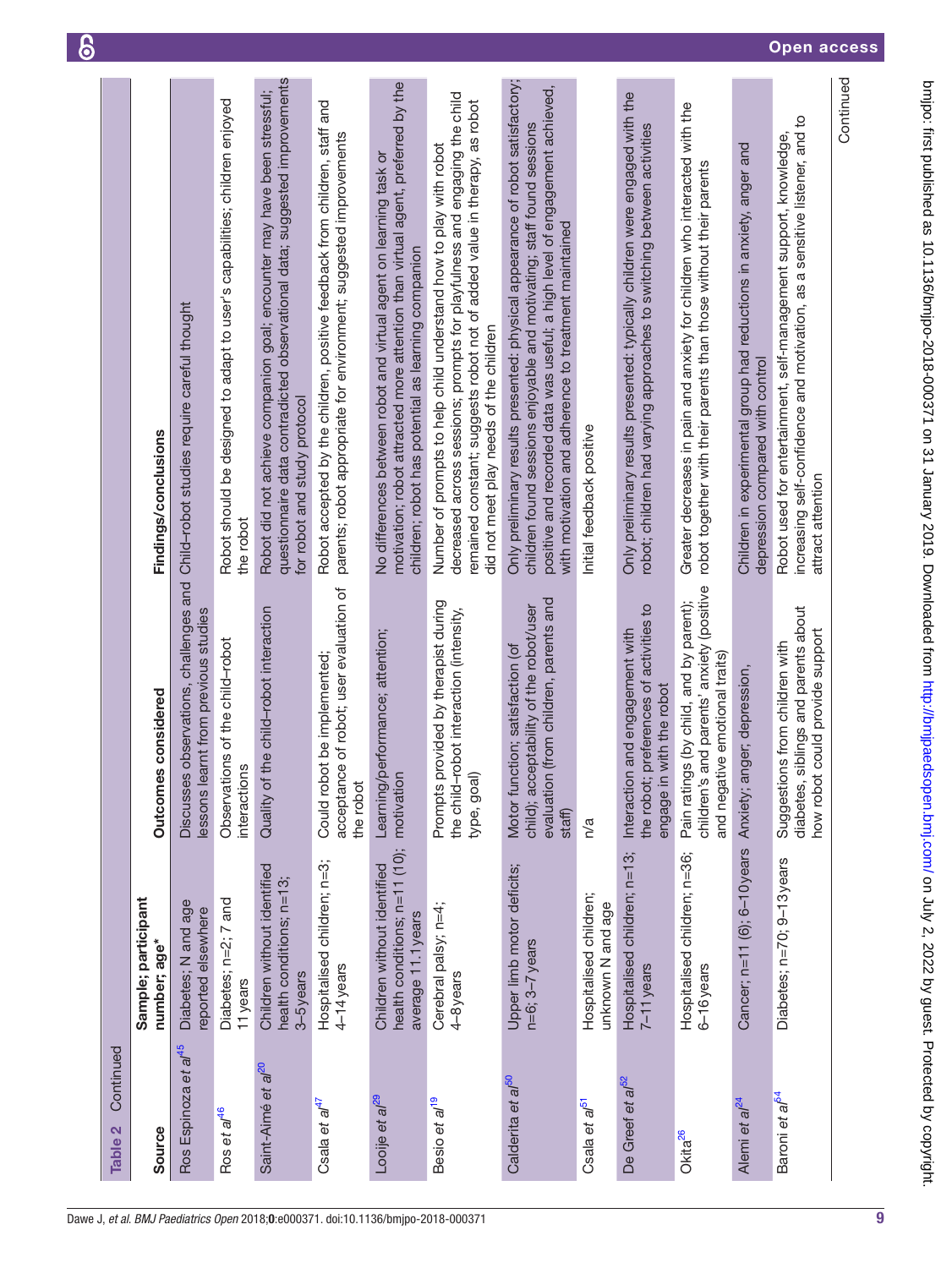| Continued<br>Table 2                     |                                                                                                                                                                      |                                                                                                                                                                                     |                                                                                                                                                                                                                                                                                                            |
|------------------------------------------|----------------------------------------------------------------------------------------------------------------------------------------------------------------------|-------------------------------------------------------------------------------------------------------------------------------------------------------------------------------------|------------------------------------------------------------------------------------------------------------------------------------------------------------------------------------------------------------------------------------------------------------------------------------------------------------|
| Source                                   | Sample; participant<br>number; age*                                                                                                                                  | Outcomes considered                                                                                                                                                                 | Findings/conclusions                                                                                                                                                                                                                                                                                       |
| Calderita et a/ <sup>55</sup>            | Children without identified<br>health conditions; n=35;<br>4-9 years                                                                                                 | independent observer); observations of<br>artificial machine (by child);<br>Perception of the robot as a social<br>robot behaviour and attitude (by<br>the interaction<br>entity or | displayed, with boredom present at the beginning of sessions; most of the<br>Children perceived robot as a social rather than artificial entity; interaction<br>was usually fluent; enjoyment and neutral states were the most frequently<br>time children played with robot                               |
| Fridin et al <sup>27</sup>               | conditions; n=25 (23); mean<br>Cerebral palsy and children<br>3.3 years (without identified<br>without identified health<br>age 5.7 (cerebral palsy);<br>conditions) | Interaction level; motor performance                                                                                                                                                | robot was feasible for use with pre-school aged children, able to engage and<br>Children with cerebral palsy had higher interaction level with the robot but<br>worse motor performance compared with typically developing children;<br>motivate children with cerebral palsy to engage in exercises       |
| Kozyavkin et al <sup>56</sup>            | Cerebral palsy; n=6;<br>4-9 years                                                                                                                                    | User evaluation of the robot (via<br>with children and their<br>interview<br>parents)                                                                                               | All children liked rehabilitation sessions with the robot and would like it in<br>future sessions; suggestions for improvement offered by parents                                                                                                                                                          |
| Kruijff-Korbayová<br>et a/ <sup>30</sup> | Diabetes; n=59; 11-14 years                                                                                                                                          | further engagement and adherence to<br>perception of the robot, interest in<br>Effect of off-activity talk (OAT) on<br>nutritional diary                                            | No effect of OAT on children's perception of robot or adherence to nutritional<br>compared with control condition; OAT condition more interested to have<br>diary; OAT and NOAT conditions combined had increased adherence<br>another session with robot compared with no OAT condition                   |
| Özkul et a/ <sup>61</sup>                | Hearing impaired; n=31;<br>7-16 years                                                                                                                                | Recognition rate/error rate by platform<br>user evaluation<br>and sign                                                                                                              | and sign language ability were motivated to play the games; Support for use<br>recognised than others; children with different levels of hearing impairment<br>Some differences between preferred robot; some signs were better<br>of game to increase recognition rate                                    |
| Vélez et al <sup>62</sup>                | Children (non-specified);<br>$n=3$ ; $3-6$ years                                                                                                                     | and apathy level (specifically<br>by measuring aspect, voice and<br>movements)<br>Empathy                                                                                           | Child-robot interaction in all cases manifested as empathy (not apathy),<br>suggested children found the robot appearance likeable                                                                                                                                                                         |
| Albo-Canals et a/ <sup>63</sup>          | Unknown                                                                                                                                                              | n/a                                                                                                                                                                                 | Enhancing child-robot interaction engagement through cloud connectivity<br>can improve use of robot in treatment                                                                                                                                                                                           |
| Jeong et al <sup>66</sup>                | Hospitalised children; n=4;<br>5-10 years                                                                                                                            | Behaviours of children and parents<br>during robot and virtual character<br>interactions                                                                                            | Preliminary qualitative results suggest preference for robot but more data and<br>analyses required                                                                                                                                                                                                        |
| Köse et a/ <sup>67</sup>                 | Hearing impaired; n=31;<br>$7-16$ years                                                                                                                              | Recognition rate/error rate by platform<br>and sign; user evaluation                                                                                                                | language ability were motivated to play with robots; physical embodiment of<br>Some differences between preferred robot; some signs better recognised<br>than others; children with different levels of hearing impairment and sign<br>robot can improve children's performance, engagement and motivation |
| Rahman et a/ <sup>69</sup>               | Cerebral palsy; n=2; 9 and<br>13 years                                                                                                                               | Clinical experiences; challenges<br>encountered                                                                                                                                     | for the robot in interpreting child with speech impediment, need for therapist<br>Potential for use of robot in rehabilitation; challenges identified (eg, difficulty<br>assistance, etc)                                                                                                                  |
|                                          |                                                                                                                                                                      |                                                                                                                                                                                     | Continued                                                                                                                                                                                                                                                                                                  |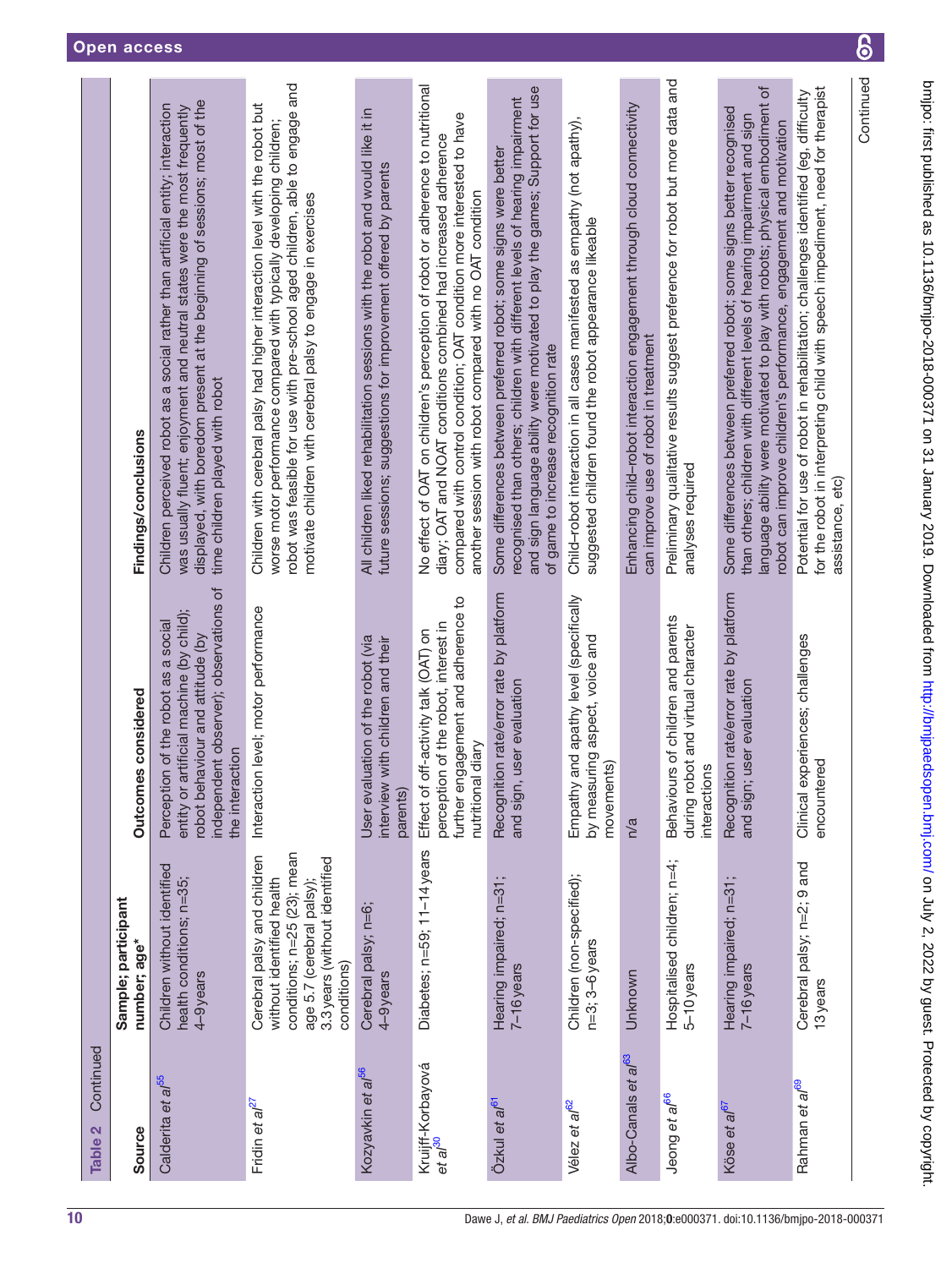| Continued<br>$\mathbf{\Omega}$<br>Table: |                                                                                 |                                                                                                                                                                |                                                                                                                                                                                                                                     |
|------------------------------------------|---------------------------------------------------------------------------------|----------------------------------------------------------------------------------------------------------------------------------------------------------------|-------------------------------------------------------------------------------------------------------------------------------------------------------------------------------------------------------------------------------------|
| Source                                   | Sample; participant<br>number; age*                                             | Outcomes considered                                                                                                                                            | Findings/conclusions                                                                                                                                                                                                                |
| Alemi et al <sup>25</sup>                | Cancer; n=11 (10);<br>7-12 years                                                | Anxiety; anger; depression                                                                                                                                     | Children in the experimental group showed reductions in anxiety, anger and<br>depression, compared with control                                                                                                                     |
| Al-Taee et al <sup>70</sup>              | Diabetes; n=37; 6-16 years                                                      | Acceptability of robot; user evaluation<br>of the robot (what features were<br>desirable)                                                                      | groups; ability for blood glucose advice was desirable; companion function<br>Robot accepted by patients and parents, some differences between age<br>was less desirable                                                            |
| Bonarini et al <sup>72</sup>             | disorders; $n=11$ +; 3 years<br>Neurodevelopmental<br>and 6-10years             | behaviours/responses of the<br>Observed<br>children                                                                                                            | behaviours and emotional responses and robot may be integrated into<br>Preliminary support that robot elicits social interaction, operational<br>neurodevelopmental disorder therapy                                                |
| Børsting et al <sup>73</sup>             | Myalgic encephalomyelitis/<br>chronic fatigue syndrome;<br>n=9 (2); 12-16 years | user evaluation of robot (with children,<br>participation; robot implementation;<br>school and social<br>parents and teachers)<br>Access to                    | Generally positive feedback provided, suggested robot could connect child<br>to school and social relations; some technical issues                                                                                                  |
| Cañamero et al <sup>74</sup>             | Diabetes; n=17; unknown<br>age                                                  | Discusses user evaluation and<br>implementability                                                                                                              | Initial pilot interactions positive                                                                                                                                                                                                 |
| Díaz-Boladeras<br>et al $^{75}$          | Inpatient and outpatient<br>children; n=unknown†;<br>2-13 years                 | interactions with the robot; user<br>Implementation of the robot;<br>of the robot<br>evaluation                                                                | Robot found to mediate and facilitate interactions between different<br>participants; Robot took on role of distractor, toy and companion                                                                                           |
| Larriba et a/ <sup>22</sup>              | Hospitalised children;<br>unknown N and age                                     | observations of the robot interactions<br>functioning of the robot;<br>Technical                                                                               | Wireless communication between robot and Android device was achieved;<br>some issues remain (eg, lack of robustness and reactivity)                                                                                                 |
| Looije et al <sup>17</sup>               | Diabetes; n=17; 6-10 years                                                      | used; how the child interacted with the<br>Evaluation of the robot and scenarios<br>robot; perceptions of the robot (from<br>children, parents, medical staff) | Children, parents, and medical staff had positive experiences with robot; five<br>user profiles were derived to aid further personalisation; conclusive evidence<br>from analysis of specific metrics was not found                 |
| Malik et al <sup>76</sup>                | Cerebral palsy; n=2; 5 and<br>14 years                                          | tests; human-robot interaction attention<br>Gross motor functional measurement,<br>time up and go and trail making test                                        | Only preliminary results presented: suggests children demonstrated positive<br>responses; study contributed a measurement for attention during human-<br>robot interaction                                                          |
| Martí Carillo et a/ <sup>23</sup>        | Cerebral palsy                                                                  | : keep pace); implementation<br>position the robot, place auxiliary aids,<br>Time costs (eg, how long it took to<br>help robot                                 | Some time costs and issues; physiotherapists willing to implement the robot;<br>patients seemed engaged                                                                                                                             |
| Neerincx et al <sup>78</sup>             | Diabetes; n=3, unknown,<br>n=55†; 10-14years and<br>8-11 years                  | and emotion of Dutch and<br>Words and behaviours that indicate<br>Italian children<br>sentiment                                                                | observed; highlights need for robot to accommodate cultural differences<br>Children responded positively to the robot; some cultural differences                                                                                    |
| Robles-Bykbaev<br>et al <sup>79</sup>    | communication disorders;<br>n=29; unknown age<br>Cerebral palsy and             | morphological and semantic areas of<br>Performance in phonological,<br>speech therapy                                                                          | Children adapted quickly to the robot; children in robot group scored better<br>in phonological area than control group; similar results observed in the<br>morphological and semantic areas too, but not statistically significant |
|                                          |                                                                                 |                                                                                                                                                                | Continued                                                                                                                                                                                                                           |

 $\epsilon$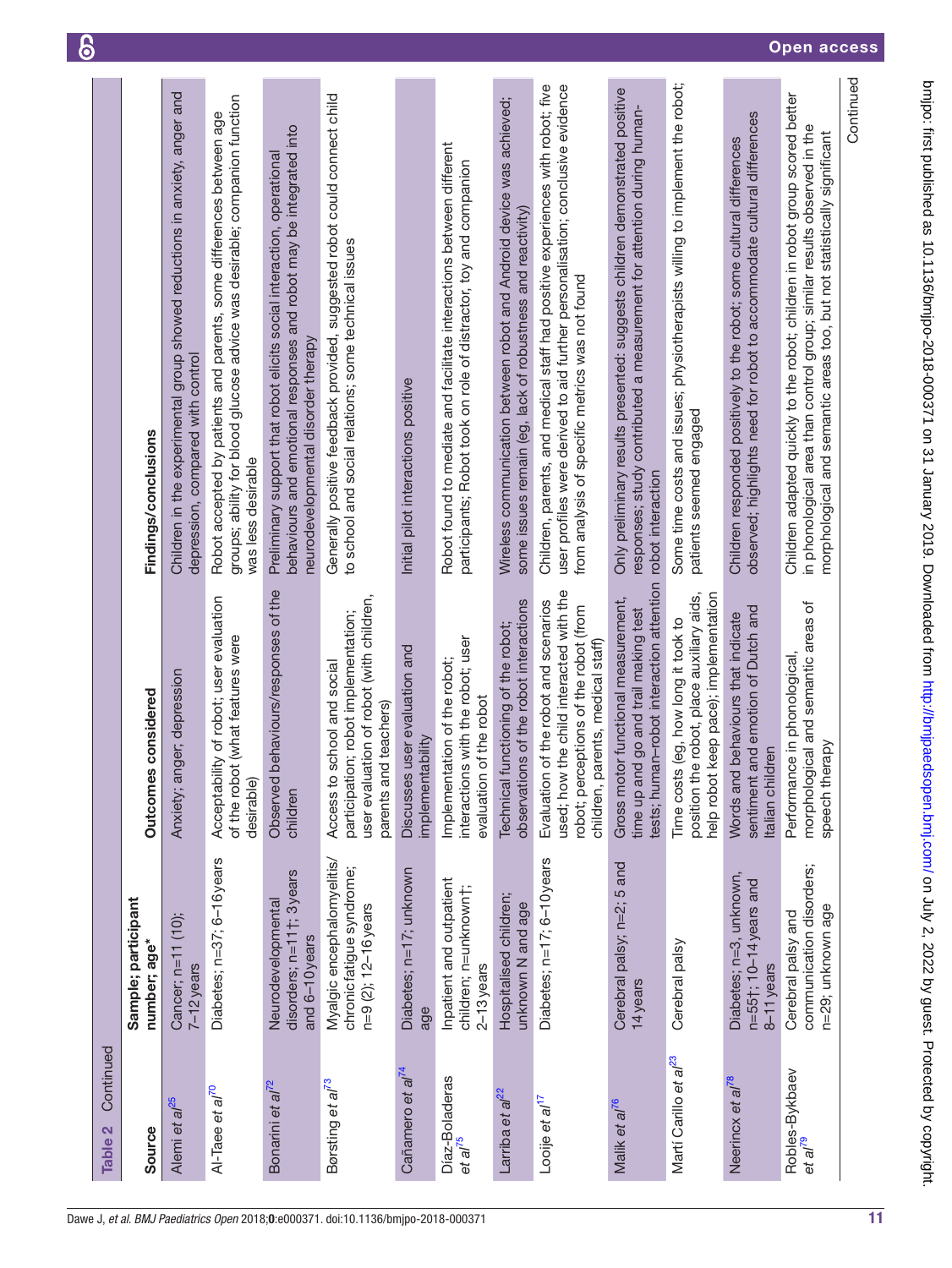| Continued<br>Table 2                  |                                                    |                                                                                                                                                                                                            |                                                                                                                                                                                                                                                                                                                          |
|---------------------------------------|----------------------------------------------------|------------------------------------------------------------------------------------------------------------------------------------------------------------------------------------------------------------|--------------------------------------------------------------------------------------------------------------------------------------------------------------------------------------------------------------------------------------------------------------------------------------------------------------------------|
| Source                                | Sample; participant<br>number; age*                | Outcomes considered                                                                                                                                                                                        | Findings/conclusions                                                                                                                                                                                                                                                                                                     |
| Sequeira et al <sup>80</sup>          | Hospitalised children;<br>unknown N and age        | human-robot interaction; acceptability;<br>user evaluation (children, staff, parents,<br>Robot integration into environment;<br>visitors)                                                                  | Acceptance of the robot was high; suggests that social robots may be<br>positively used in socially difficult environments                                                                                                                                                                                               |
| Swift-Spong et al <sup>32</sup>       | Overweight; n=22 (18);<br>$11-14$ years            | robot back stories); other measures not<br>levels; user evaluation (reactions to the<br>Enjoyment of physical activity; intrinsic<br>motivation for physical activity; activity<br>discussed in this paper | No differences found between robot with different backstories; participants<br>preintervention and postintervention assessments, although trend towards<br>reacted positively to the robot as exercise buddy; no differences in<br>increased intrinsic motivation was observed                                           |
| Yasemin et a/82                       | Dental; $n=33$ ; $4-10$ years                      | Heart rate; affect; treatment willingness                                                                                                                                                                  | Only preliminary results presented: suggests anxiety and pain during dental<br>treatment was reduced by robot                                                                                                                                                                                                            |
| $et$ al <sup>14</sup>                 | Blanson Henkemans Diabetes; n=27; 7-14 years       | diabetes knowledge; engagement with<br>(autonomy, competence, relatedness);<br>pleasure; motivation to play quiz;<br>Self-determination determinants<br>robot                                              | more engaged, more motivated to play the quiz compared with neutral robot<br>Diabetes knowledge improved in both robot groups compared with control;<br>personalised robot group higher on self-determination theory determinants,<br>rated robot more pleasurable, answered more diabetes questions correctly,<br>qroup |
| Martí Carillo et a/ <sup>85</sup>     | unknown and 3-16years<br>Cerebral palsy; n=39†;    | robot performance/fulfilment of system<br>requirements; perceptions of robot;<br>acceptability of the robot; phase 2:<br>: roles, requirements and<br>therapeutic benefit<br>Phase <sub>1</sub>            | observations of patients indicated improved compliance with therapist<br>Phase 1: effective uses of robot established; key roles determined;<br>instructions and increased motivation with robot; phase 2: ongoing                                                                                                       |
| Van den Heuvel<br>et al <sup>86</sup> | Physical disabilities; n=11;<br>18 months-19 years | Effectiveness of assistive technology;<br>playfulness; user evaluation;<br>feasibility; usability; barriers<br>level of                                                                                    | evaluated the interaction positively; playfulness slightly increased; several<br>Robot had positive effect on achieving predetermined goals; children<br>usability/technical issues identified (eg, instability of the robot).                                                                                           |
|                                       |                                                    |                                                                                                                                                                                                            | *Entries with an †indicate there were multiple studies published in the publication. Numbers in brackets are the number of participants that were analysed.                                                                                                                                                              |

 $\overline{6}$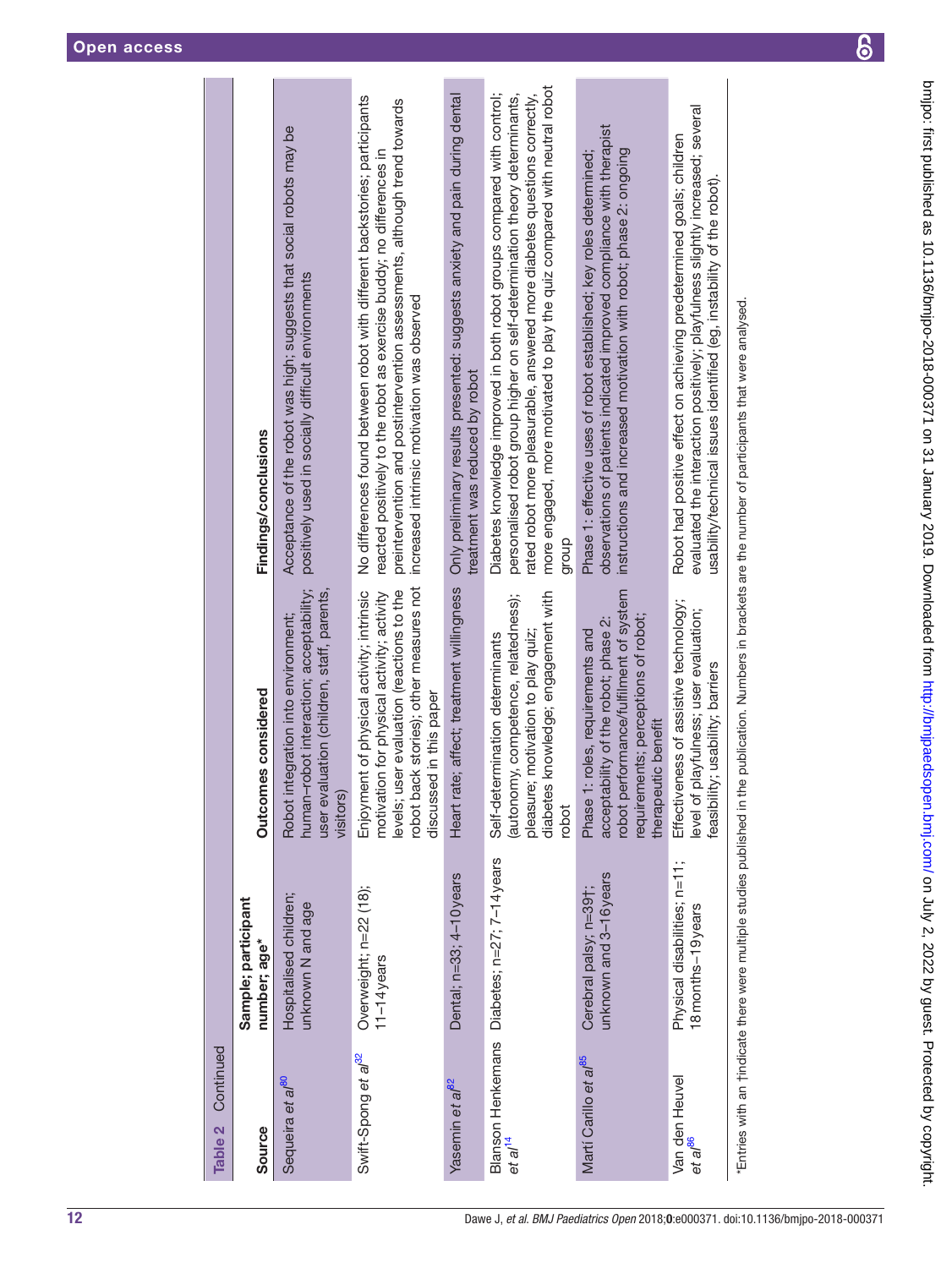

on July 2, 2022 by guest. Protected by copyright. <http://bmjpaedsopen.bmj.com/> bmjpo: first published as 10.1136/bmjpo-2018-000371 on 31 January 2019. Downloaded from

bmipo: first published as 10.1136/bmipo-2018-000371 on 31 January 2019. Downloaded from http://bmipaedsopen.bmj.com/ on July 2, 2022 by guest. Protected by copyright



<span id="page-12-0"></span>Figure 3 Number of participants in user studies by number of publications.

that further development and testing of the robots was required.

Several studies employed statistical significance testing, and the results are described below. These studies, as well as other non-statistical studies, may help generate more specific hypotheses to be investigated in future controlled study designs, but do not necessarily in and of themselves provide evidence of benefit. One study showed significant reductions in anxiety, anger and depression in patients with cancer in a social robot-assisted therapy group compared with a psychotherapy (control) group. $2425$  In other work, hospitalised children who interacted with a robot together with their parent demonstrated greater decreases in pain and anxiety compared with those who interacted with the robot alone. $26$  Children with cerebral palsy had a significantly higher interaction level with an exercise demonstration robot (although worse motor performance) than typically developing children, demonstrating the feasibility of the robot for use as a motivating and engaging therapeutic tool. $27$  Children interacted significantly faster with robot characters than with a text interface and significantly valued the robot characters more.[28](#page-14-4) In a related study, children displayed no differences in performance of a learning task or motivation levels when comparing their use of a physical robot or virtual robot, however, the physical robot attracted more attention than the virtual agent and was preferred[.29](#page-14-19) Robot interactions increased adherence to a nutritional diary compared with a no-robot condition among children with diabetes.<sup>30</sup> An online survey about hypothetical robot therapy for children with disruptive behavioural problems found that while the treatment was considered more acceptable than no treatment, it was less acceptable than internet-based treatment.<sup>31</sup> Other publications conducted significance testing, but did not find significant effects.<sup>18 32</sup>

#### How research has developed over time

The number of publications per year has increased from 2000 to 2017, as shown in [figure](#page-12-1) 4 (note, only part of 2017



<span id="page-12-1"></span>Figure 4 Number of publications by year of publication.

is included in the review). Four experimental studies were published prior to 2014 and seven were published from 2014 onwards; the randomised trial was published in 2017. This suggests that more robust research methods have been employed over time.

#### **DISCUSSION**

 $20$ 

#### Summary of evidence

This review identified 73 studies that explored the use of social robots for children in healthcare applications. Robots were used to serve a range of purposes, including a companion role, teacher/coach, to connect unwell children to school and to assist in therapeutic and educational endeavours. The wide range of target populations highlights many potential applications, in particular for children with disabilities, impairments, and diabetes, who require intensive ongoing care. Although hospitalisation is not necessarily long term, anxiety, pain and distress are often heightened during hospitalisation. There are potential benefits of using social robots if they can help reduce burden in all three of these contexts. Some of the key findings suggest that social robots can help children with diabetes to improve knowledge; reduce anxiety, anger and depression in children with cancer, and engage children with cerebral palsy in exercises to help improve physical functioning.

The humanoid NAO robot was the most widely used, likely due to its commercial availability, ability to be personalised and relatively autonomous capabilities. Its size and appearance makes it appropriate and appealing. The level of control of robots ranged from almost fully autonomous, to entirely controlled by a human operator. There is a clear need for technological developments to increase the autonomy of all of the robots, particularly in speech recognition and speech production.

## Limitations

While the publications provide support for the use of social robots to help children in healthcare, the quality of the evidence is low, which represents a significant limitation. Specifically, the lack of RCTs and the minimal number of experimental designs hinder the formation of firm conclusions about efficacy and effectiveness. It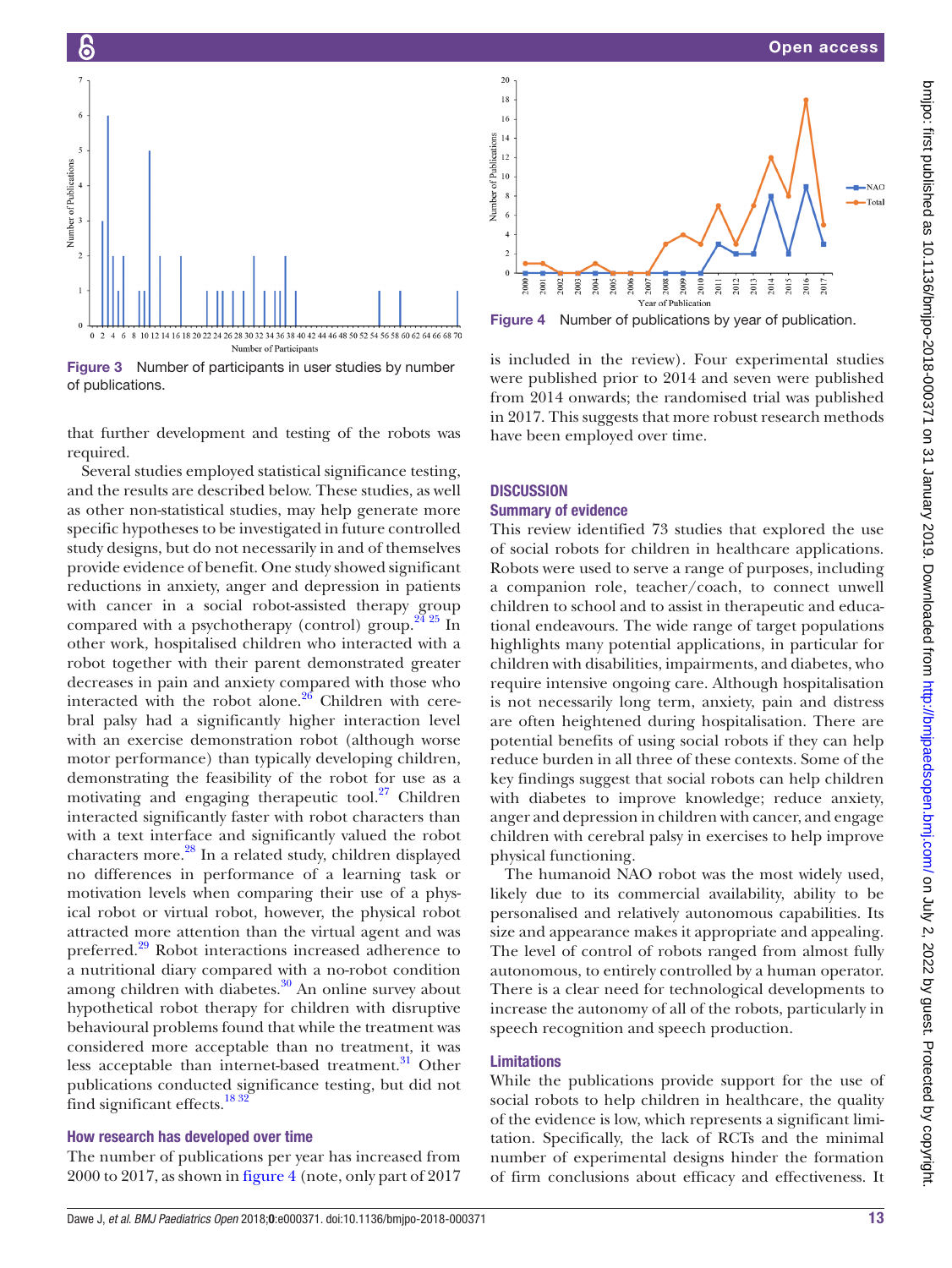is difficult to determine whether the positive outcomes observed are due to the actions of the robot or some other extraneous variables. For example, the novelty effect of robots must be considered as well as additional attention from researchers or therapists. With longer-term use of robots and increased exposure and integration of robots into society, it is unclear whether the benefits proposed from these early studies will continue, as children may no longer be as easily engaged, motivated, distracted and entertained by this technology.

At the review methodology level, a limitation is that the reference lists of publications were not checked to identify other relevant studies. In addition, papers were limited to the English language, which may have resulted in some missed publications. Formal quality assessment of studies was not performed because scoping studies do not typically aim to assess quality of evidence.

#### Gaps in the research

A number of gaps exist in research to date. First, more robust methods need to be employed including experiments and randomised trials with larger sample sizes. Second, the effects of humans on the child–robot interaction requires further RCT exploration. Most of the publications did not explicitly comment on the role of humans in facilitating the child–robot interaction, but of those that did, it appears that humans play a key role in influencing the success and outcomes of the interaction. Third, cultural aspects could be considered, as the majority of research has been conducted in Europe, the UK and the USA. The research paradigm is largely from the perspective of human–robot interaction, with the aim to develop and test robots using small feasibility studies, with subjective reports of acceptability the most common outcome. Research is moving towards experimental designs and more robust health outcomes must be included. Future research will benefit from integrating a stronger healthcare perspective.

#### Implications for practice

At present, robots should be considered as adjunctive, rather than as replacements for human care roles. To date, there is insufficient evidence for further practice recommendations to be made.

#### **CONCLUSION**

The results highlight the significant promise and potential held by social robots to help children in healthcare, but demonstrate the need for more and higher quality research. In particular, more RCTs, experimental designs and longer-terms studies are required, with larger sample sizes. There is considerable excitement surrounding the use of robotics in healthcare, but there remains a long way to go in terms of technological developments, integration into the healthcare system and establishment of effectiveness.

Contributors JD made substantial contributions to the acquisition and analysis of data and drafting the work. CS and EB made substantial contributions to the conception of the review, acquisition of funding and revision of the work. AB contributed to the acquisition and analysis of data and revision of the work. All authors approved the final manuscript and agree to be accountable for all aspects of the work.

Funding This review was funded by the CARES Seed Grant, University of Auckland.

Competing interests None declared.

Patient consent for publication Not required.

Provenance and peer review Not commissioned; externally peer reviewed.

Open access This is an open access article distributed in accordance with the Creative Commons Attribution Non Commercial (CC BY-NC 4.0) license, which permits others to distribute, remix, adapt, build upon this work non-commercially, and license their derivative works on different terms, provided the original work is properly cited, appropriate credit is given, any changes made indicated, and the use is non-commercial. See: <http://creativecommons.org/licenses/by-nc/4.0/>.

#### **REFERENCES**

- <span id="page-13-0"></span>1. Breazeal C. Social robots for health applications. *Paper presented at: 33rd Annual International Conference of the IEEE Engineering in Medicine and Biology Society (EMBC 2011)*; August 30-September 3, Boston, MA, 2011.
- 2. Dahl T, Boulos M. Robots in health and social care: a complementary technology to home care and telehealthcare? *[Robotics](http://dx.doi.org/10.3390/robotics3010001)* 2013;3:1–21.
- <span id="page-13-1"></span>3. Oborn E, Barrett M, Darzi A. Robots and service innovation in health care. *[J Health Serv Res Policy](http://dx.doi.org/10.1258/jhsrp.2010.010001)* 2011;16:46–50.
- 4. Mann JA, MacDonald BA, Kuo I-H, *et al*. People respond better to robots than computer tablets delivering healthcare instructions. *[Comput Human Behav](http://dx.doi.org/10.1016/j.chb.2014.10.029)* 2015;43:112–7.
- 5. Kuo AA, Etzel RA, Chilton LA, *et al*. Primary care pediatrics and public health: meeting the needs of today's children. *[Am J Public](http://dx.doi.org/10.2105/AJPH.2012.301013)  [Health](http://dx.doi.org/10.2105/AJPH.2012.301013)* 2012;102:e17–23.
- <span id="page-13-2"></span>6. Bemelmans R, Gelderblom GJ, Jonker P, *et al*. Socially assistive robots in elderly care: a systematic review into effects and effectiveness. *[J Am Med Dir Assoc](http://dx.doi.org/10.1016/j.jamda.2010.10.002)* 2012;13:114–20.
- 7. Mordoch E, Osterreicher A, Guse L, *et al*. Use of social commitment robots in the care of elderly people with dementia: a literature review. *[Maturitas](http://dx.doi.org/10.1016/j.maturitas.2012.10.015)* 2013;74:14–20.
- 8. Robinson H, MacDonald B, Broadbent E. The role of healthcare robots for older people at home: a review. *[Int J Soc Robot](http://dx.doi.org/10.1007/s12369-014-0242-2)* 2014;6:575–91.
- <span id="page-13-3"></span>9. Abdi J, Al-Hindawi A, Ng T, *et al*. Scoping review on the use of socially assistive robot technology in elderly care. *[BMJ Open](http://dx.doi.org/10.1136/bmjopen-2017-018815)* 2018;8:e018815.
- 10. Sharkey A, Sharkey N. Children, the elderly, and interactive robots. *[IEEE Robotics & Automation Magazine](http://dx.doi.org/10.1109/MRA.2010.940151)*. . New York: IEEE, 2011:18. 32–8.
- <span id="page-13-4"></span>11. Peters MD, Godfrey CM, Khalil H, *et al*. Guidance for conducting systematic scoping reviews. *[Int J Evid Based Healthc](http://dx.doi.org/10.1097/XEB.0000000000000050)* 2015;13:141–6.
- <span id="page-13-5"></span>12. Cabibihan JJ, Javed H, Ang M, *et al*. Why Robots? A survey on the roles and benefits of social robots in the therapy of children with autism. *[Int J Soc Robot](http://dx.doi.org/10.1007/s12369-013-0202-2)* 2013;5:593–618.
- 13. Pennisi P, Tonacci A, Tartarisco G, *et al*. Autism and social robotics: a systematic review. *[Autism Res](http://dx.doi.org/10.1002/aur.1527)* 2016;9:165–83.
- <span id="page-13-9"></span>14. Henkemans OAB, Bierman BPB, Janssen J, *et al*. Design and evaluation of a personal robot playing a self-management education game with children with diabetes type 1. *[Int J Hum Comput Stud](http://dx.doi.org/10.1016/j.ijhcs.2017.06.001)* 2017;106:63–76.
- <span id="page-13-6"></span>15. Díaz M, Nuño N, Saez-Pons J, *et al*. Building up child-robot relationship for therapeutic purposes: from initial attraction towards long-term social engagement. *Paper presented at: IEEE International Conference on Automatic Face & Gesture Recognition and Workshops (FG 2011)*; March 21-25, Santa Barbara, CA, 2011.
- <span id="page-13-7"></span>16. Lehmann H, Iacono I, Robins B, *et al*. 'Make it move': playing cause and effect games with a robot companion for children with cognitive disabilities. *Paper presented at: 29th Annual European Conference on Cognitive Ergonomics (ECCE 2011)*; August 24-26, Rostock, Germany, 2011.
- <span id="page-13-8"></span>17. Looije R, Neerincx MA, Peters JK, *et al*. Integrating robot support functions into varied activities at returning hospital visits: supporting child's self-management of diabetes. *Int J Soc Robot* 2016;8:483–97.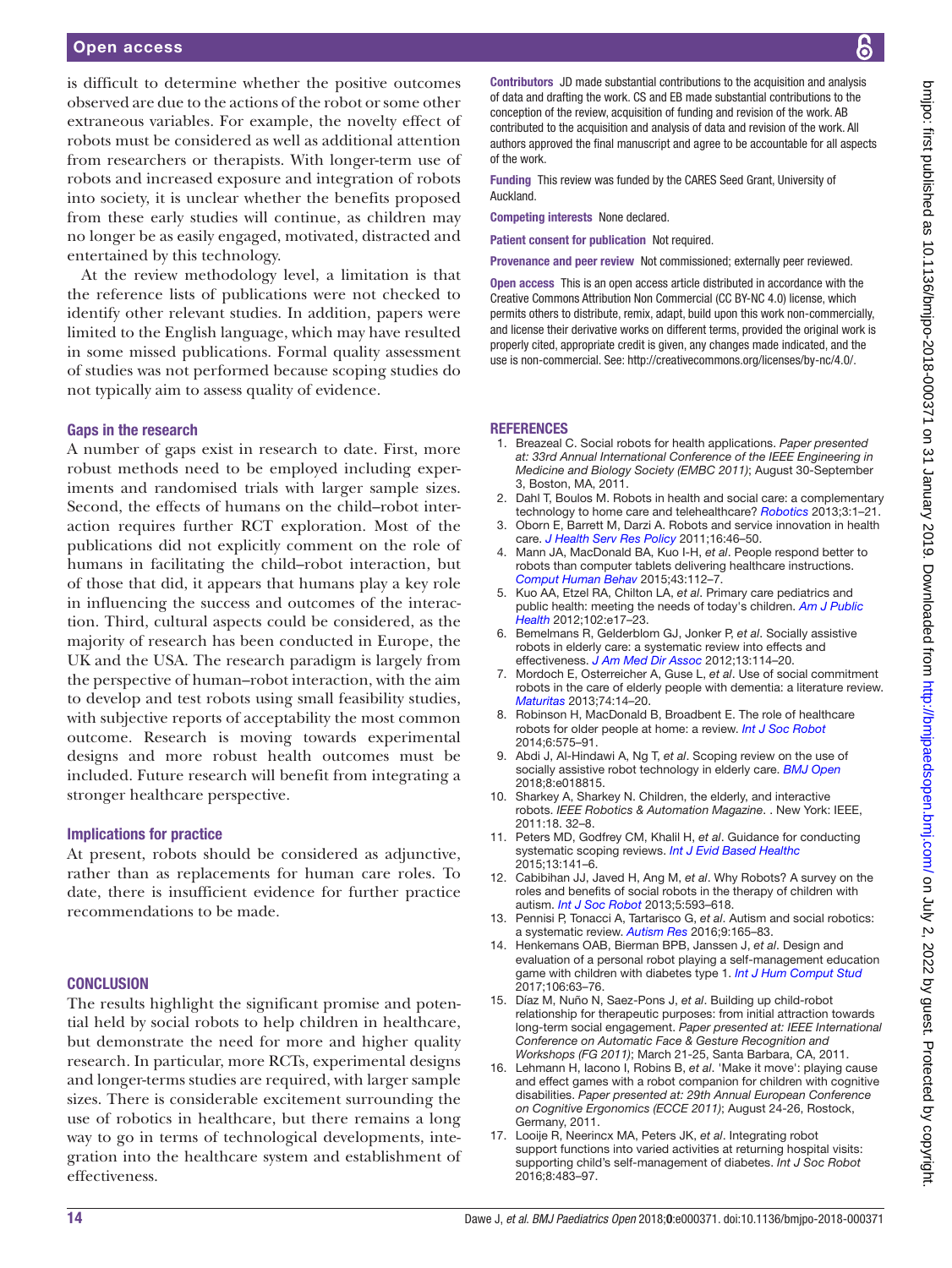## Open access

- <span id="page-14-10"></span>18. Bernd T, Gelderblom GJ, Vanstipelen S, *et al*. Short term effect evaluation of IROMEC involved therapy for children with intellectual disabilities. *Paper presented at: Second International Conference on Social Robotics (ICSR 2010)*; November 23-24, Singapore, 2010.
- <span id="page-14-22"></span>19. Besio S, Carnesecchi M, Converti RM. Prompt-fading strategies in robot mediated play sessions. *Paper presented at: 12th European Conference of the Association for the Advancement of Assistive Technology in Europe (AAATE 2013)*; September 19-22, Algarve, Portugal, 2013.
- <span id="page-14-17"></span>20. Saint-Aimé S, Grandgeorge M, Le-Pevedic B, *et al*. Evaluation of Emi interaction with non-disabled children in nursery school using wizard of Oz technique. *Paper presented at: IEEE International Conference on Robotics and Biomimetics (IEEE-ROBIO 2011)*; December 7-11, Karon Beach, Thailand, 2011.
- <span id="page-14-7"></span>21. Marti P, Giusti L, Rullo A. Robots as social mediators: field trials with children with special needs. *Paper presented at: 10th Conference of the Association for the Advancement of Assistive Technologies in Europe (AAATE 2009)*; August 31-September 2, Florence, Italy, 2009.
- <span id="page-14-36"></span>22. Larriba F, Raya C, Angulo C, *et al*. Externalising moods and psychological states in a cloud based system to enhance a petrobot and child's interaction. *[Biomed Eng Online](http://dx.doi.org/10.1186/s12938-016-0180-3)* 2016;15(S1):S72.
- <span id="page-14-37"></span>23. Martí Carrillo F, Butchart J, Knight S, *et al*. "Help me help you": a human-assisted social robot in paediatric rehabilitation. *Paper presented at: 28th Australian Conference on Computer-Human Interaction (OzCHI 2016)*; November 29-December 2, Tasmania, Australia, 2016.
- <span id="page-14-28"></span>24. Alemi M, Meghdari A, Ghanbarzadeh A, *et al*. Effect of utilizing a humanoid robot as a therapy-assistant in reducing anger, anxiety, and depression. *Paper presented at: Second RSI/ISM International Conference on Robotics and Mechatronics (ICRoM 2014)*; October 15-17, Tehran, Iran, 2014.
- <span id="page-14-35"></span>25. Alemi M, Ghanbarzadeh A, Meghdari A, *et al*. Clinical application of a humanoid robot in pediatric cancer interventions. *[Int J Soc Robot](http://dx.doi.org/10.1007/s12369-015-0294-y)* 2016;8:743–59.
- <span id="page-14-26"></span>26. Okita SY. Self-other's perspective taking: the use of therapeutic robot companions as social agents for reducing pain and anxiety in pediatric patients. *[Cyberpsychol Behav Soc Netw](http://dx.doi.org/10.1089/cyber.2012.0513)* 2013;16:436–41.
- <span id="page-14-31"></span>27. Fridin M, Belokopytov M. Robotics Agent Coacher for CP motor Function (RAC CP Fun). *[Robotica](http://dx.doi.org/10.1017/S026357471400174X)* 2014;32:1265–79.
- <span id="page-14-4"></span>28. Looije R, Neerincx MA, Lange de V. Children's responses and opinion on three bots that motivate, educate and play. *J Phys Agents* 2008;2:13–20.
- <span id="page-14-19"></span>29. Looije R, van der Zalm A, Neerincx MA, *et al*. Help, I need some body: the effect of embodiment on playful learning. *Paper presented at: 21st IEEE International Symposium on Robot and Human Interactive Communication (2012 RO-MAN)*; September 9-13, Paris, France, 2012.
- <span id="page-14-33"></span>30. Kruijff-Korbayová I, Oleari E, Baroni I, *et al*. Effects of off-activity talk in human-robot interaction with diabetic children. *Paper presented at: 23rd IEEE International Symposium on Robot and Human Interactive Communication (RO-MAN 2014)*; August 25-29, Edinburgh, UK, 2014.
- <span id="page-14-34"></span>31. Rabbitt SM, Kazdin AE, Hong JH. Acceptability of robot-assisted therapy for disruptive behavior problems in children. *[Arch Sci](http://dx.doi.org/10.1037/arc0000017)  [Psychol](http://dx.doi.org/10.1037/arc0000017)* 2015;3:101–10.
- <span id="page-14-38"></span>32. Swift-Spong K, Ckf W, Spruijt-Metz D, *et al*. Comparing backstories of a socially assistive robot exercise buddy for adolescent youth. *Paper presented at: 25th IEEE International Symposium on Robot and Human Interactive Communication (RO-MAN 2016)*; August 26- 31, New York, NY, 2016.
- <span id="page-14-0"></span>33. Cheetham A, Young C, Fels DI. Interface development for a child's video conferencing robot. *Paper presented at: IEA 2000 / HFES 2000 Congress*; July 29-August 4, San Diego, CA, 2000.
- <span id="page-14-1"></span>34. Fels DI, Waalen JK, Zhai S, *et al*. Telepresence under exceptional circumstances: enriching the connection to school for sick children. *Paper presented at: IFIP TC13 International Conference on Human-Computer Interaction (INTERACT 2001)*; July 9-13, Tokyo, Japan, 2001.
- <span id="page-14-2"></span>35. Kimura R, Abe N, Matsumura N, *et al*. Trial of robot assisted activity using robotic pets in children hospital. *Paper presented at: SICE Annual Conference (SICE 2004)*; August 4-6, Sapporo, Japan, 2004.
- <span id="page-14-3"></span>36. Goris K, Saldien J, Vanderborght B, *et al*. The huggable robot Probo: design of the robotic head. *Paper presented at: AISB 2008 Convention*; April 1-4, Aberdeen, Scotland, 2008.
- <span id="page-14-5"></span>37. Saldien J, Goris K, Vanderborght B, *et al*. On the design of an emotional interface for the huggable robot Probo. *Paper presented at: AISB 2008 Convention*; April 1-4, Aberdeen, Scotland, 2008.
- <span id="page-14-6"></span>38. Goris K, Saldien J, Lefeber D. Probo, a testbed for human robot interaction. *Paper presented at: Fourth ACM/IEEE International Conference on Human-Robot Interaction (HRI 2009)*; March 11-13, La Jolla, CA, 2009.
- <span id="page-14-8"></span>39. Marti P, Giusti L, Pollini A. Exploring play styles with a robot companion. *Paper presented at: 18th IEEE International Symposium on Robot and Human Interactive Communication (RO-MAN 2009)*; September 27-October 2, Toyama, Japan, 2009.
- <span id="page-14-9"></span>40. Marti P, Moderini C, Giusti L, *et al*. A robotic toy for children with special needs: from requirements to design. *Paper presented at: IEEE 11th International Conference on Rehabilitation Robotics (ICORR 2009)*; June 23-26, Kyoto, Japan, 2009.
- <span id="page-14-11"></span>41. Böhm P, Gruber T. A novel HAZOP study approach in the RAMS analysis of a therapeutic robot for disabled children. *Paper presented at: 29th International Conference on Computer Safety, Reliability and Security (SAFECOMP 2010)*; September 14-17, Vienna, Austria, 2010.
- <span id="page-14-12"></span>42. Saldien J, Vanderborght B, Lefeber D. The social robotplatform Probo. *Paper presented at: 28th Annual European Conference on Cognitive Ergonomics (ECCE 2010)*; August 25-27, Delft, Netherlands, 2010.
- <span id="page-14-13"></span>43. Klein T, Gelderblom GJ, de Witte L, *et al*. Evaluation of short term effects of the IROMEC robotic toy for children with developmental disabilities. *Paper presented at: IEEE 12th International Conference on Rehabilitation Robotics (ICORR 2011)*, June 29-July 1Zurich, Switzerland, 2011.
- <span id="page-14-14"></span>44. S-c L, Blackwell N DEY-L. mediRobbi: An interactive companion for pediatric patients during hospital visit. *Paper presented at: 14th International Conference on Human-Computer Interaction (HCI International 2011)*; July 9-11, Orlando, FL, 2011.
- <span id="page-14-15"></span>45. Ros Espinoza R, Nalin M, Wood R, *et al*. Child-robot interaction in the wild: advice to the aspiring experimenter. *Paper presented at: 13th International Conference on Multimodal Interaction (ICMI 2011)*; November 14-18, Alicante, Spain, 2011.
- <span id="page-14-16"></span>46. Ros R, Demiris Y, Baroni I, *et al*. Adapting robot behavior to user's capabilities: a dance instruction study. *Paper presented at: Sixth ACM/IEEE International Conference on Human-Robot Interaction (HRI 2011)*; March 6-9, Lausanne, Switzerland, 2011.
- <span id="page-14-18"></span>47. Csala E, Németh G, Zainkó C. Application of the NAO humanoid robot in the treatment of marrow-transplanted children. *Paper presented at: 2012 IEEE 3rd International Conference on Cognitive Infocommunications (CogInfoCom)*; December 2-5, Kosice, Slovakia, 2012.
- <span id="page-14-20"></span>48. Nalin M, Baroni I, Sanna A, *et al*. Robotic companion for diabetic children: emotional and educational support to diabetic children, through an interactive robot. *Paper presented at: 11th International Conference on Interaction Design and Children (IDC 2012)*; June 12- 15, Bremen, Germany, 2012.
- <span id="page-14-21"></span>49. Barco A, Albo-Canals J, Mk N, *et al*. A robotic therapy for children with TBI. *Paper presented at: Eighth ACM/IEEE International Conference on Human-Robot Interaction (HRI 2013)*; March 3-6, Tokyo, Japan, 2013.
- <span id="page-14-23"></span>50. Calderita LV, Bustos P, Suárez Mejías C, *et al*. Rehabilitation for children while playing with a robotic assistant in a serious game. *Paper presented at: International Congress on Neurotechnology, Electronics, and Informatics (Neurotechnix 2013)*; September 18-20, Algarve, Portugal, 2013.
- <span id="page-14-24"></span>51. Csala E, Németh G, Zainkó C. Application of the NAO humanoid robot in the treatment of bone marrow-transplanted children (demo). *Paper presented at: 14th Annual Conference of the International Speech Communication Association (INTERSPEECH 2013)*; August 25-29, Lyon, France, 2013.
- <span id="page-14-25"></span>52. De Greeff J, Janssen J, Looije R, *et al*. Activity switching in childrobot interaction: a hospital case study. *Paper presented at: 5th International Conference on Social Robotics (ICSR)*; October 27-29, Bristol, UK, 2013.
- <span id="page-14-27"></span>53. Ryu GJ, Kang JB, Kim CG, *et al*. Development of a robot remote support system for student with health impairment. *Paper presented at: Seventh International Convention on Rehabilitation Engineering and Assistive Technology (i-CREATe 2013)*, August 29-31Gyeonggido, South Korea, 2013.
- <span id="page-14-29"></span>54. Baroni I, Nalin M, Baxter P, *et al*. What a robotic companion could do for a diabetic child. *Paper presented at: 23rd IEEE International Symposium on Robot and Human Interactive Communication (RO-MAN 2014)*; August 25-29, Edinburgh, UK, 2014.
- <span id="page-14-30"></span>55. Calderita LV, Manso LJ, Bustos P, *et al*. THERAPIST: towards an autonomous socially interactive robot for motor and neurorehabilitation therapies for children. *JMIR Rehabil Assist Technol* 2014;1:1–25.
- <span id="page-14-32"></span>56. Kozyavkin V, Kachmar O, Ablikova I. Humanoid social robots in the rehabilitation of children with cerebral palsy. *Paper presented at: Eighth International Conference on Pervasive Computing Technologies for Healthcare (PervasiveHealth 2014)*; May 20-23, Oldenberg, Germany, 2014.